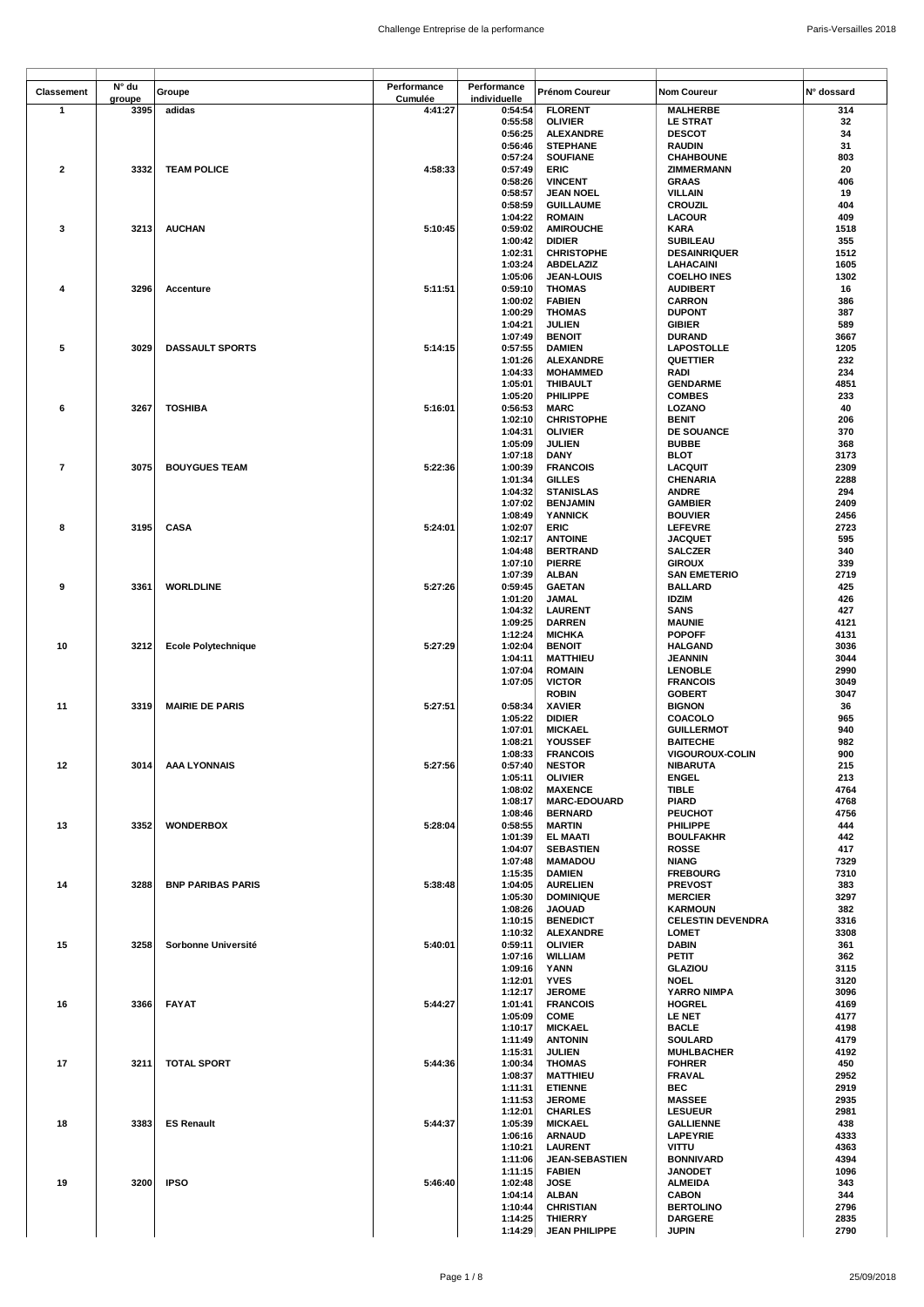|                   | N° du  |                                 | Performance | Performance        |                                   |                                      |              |
|-------------------|--------|---------------------------------|-------------|--------------------|-----------------------------------|--------------------------------------|--------------|
| <b>Classement</b> | groupe | Groupe                          | Cumulée     | individuelle       | Prénom Coureur                    | <b>Nom Coureur</b>                   | N° dossard   |
| 20                | 3124   | <b>THALES SERVICES</b>          | 5:47:20     | 1:05:05            | <b>BERNARD</b>                    | <b>MULLER</b>                        | 296          |
|                   |        |                                 |             | 1:06:26            | <b>BORIS</b>                      | <b>ADJOUALE</b>                      | 297          |
|                   |        |                                 |             | 1:08:14            | <b>PATRICK</b>                    | <b>MAXIMIN</b>                       | 295          |
|                   |        |                                 |             | 1:13:01            | <b>BERTRAND</b>                   | <b>GALLET</b>                        | 2542         |
| 21                | 3398   |                                 |             | 1:14:34            | <b>ALEXANDRA</b>                  | <b>NEANT</b>                         | 2535<br>1803 |
|                   |        | Paris 7                         | 5:47:39     | 1:04:52<br>1:07:36 | <b>ARNAULT</b><br><b>LIONEL</b>   | <b>GRAS</b><br><b>CIRANY</b>         | 1788         |
|                   |        |                                 |             | 1:08:17            | LIZZAN                            | <b>TUROTTE</b>                       | 1771         |
|                   |        |                                 |             | 1:13:19            | <b>ROMAIN</b>                     | LACOMBLED                            | 1797         |
|                   |        |                                 |             | 1:13:35            | <b>NICOLAS</b>                    | <b>DOCQ</b>                          | 1796         |
| 22                | 3048   | <b>KEOLIS</b>                   | 5:50:26     | 1:02:19            | <b>SAMI</b>                       | <b>BOUNOUAR</b>                      | 251          |
|                   |        |                                 |             | 1:04:03            | <b>HASSAN</b>                     | <b>LAHRICHE</b>                      | 2170         |
|                   |        |                                 |             | 1:13:38            | <b>RACHID</b>                     | <b>ATTABIOUI</b>                     | 2078         |
|                   |        |                                 |             | 1:15:08            | <b>MOHAMMED</b>                   | ZEGLI                                | 2206         |
|                   |        |                                 |             | 1:15:18            | <b>MOHAND</b>                     | <b>AIT BELLAHCEN</b>                 | 2076         |
| 23                | 3046   | <b>CLAAS TRACTOR</b>            | 5:51:30     | 1:06:53            | <b>FREDERIC</b>                   | <b>NIER</b>                          | 248          |
|                   |        |                                 |             | 1:07:42            | <b>JEAN-MARC</b>                  | <b>PINARD</b>                        | 1132         |
|                   |        |                                 |             | 1:08:15<br>1:13:25 | <b>OLIVIER</b><br><b>BERTRAND</b> | <b>BESSETTE</b><br><b>GUETTIER</b>   | 249<br>4986  |
|                   |        |                                 |             | 1:15:15            | <b>NICOLAS</b>                    | <b>BRACCO</b>                        | 4983         |
| 24                | 3394   | <b>DUNES ESPOIR SNCF</b>        | 5:51:56     | 1:04:16            | <b>LAHCENE</b>                    | <b>FEKIH</b>                         | 585          |
|                   |        |                                 |             | 1:06:13            | <b>ALBAN</b>                      | <b>OLIVIER</b>                       | 4555         |
|                   |        |                                 |             | 1:09:23            | <b>CEDRIC</b>                     | <b>GOUREAU</b>                       | 4539         |
|                   |        |                                 |             | 1:09:39            | <b>VINCENT</b>                    | <b>GUERIN</b>                        | 4538         |
|                   |        |                                 |             | 1:22:25            | <b>FRANCOIS</b>                   | <b>CHARRIERE</b>                     | 4540         |
| 25                | 3360   | <b>CEGELEC TERTIAIRE IDF</b>    | 5:52:09     | 1:06:14            | <b>KILLIAN</b>                    | <b>EVRARD</b>                        | 4084         |
|                   |        |                                 |             | 1:10:05            | <b>MATHIEU</b>                    | <b>MUGLIONI</b>                      | 4094         |
|                   |        |                                 |             | 1:11:08            | LOIC                              | <b>BALLESTER</b>                     | 4101<br>4093 |
|                   |        |                                 |             | 1:11:38<br>1:13:04 | <b>YACINE</b><br><b>SAMUEL</b>    | <b>BERRAHMA</b><br><b>BOUAKAZ</b>    | 4079         |
| 26                | 3274   | <b>ASCAA</b>                    | 5:52:12     | 1:09:11            | <b>GUILLAUME</b>                  | <b>TEILLET</b>                       | 6679         |
|                   |        |                                 |             | 1:09:21            | <b>LAURENT</b>                    | VAILLANT                             | 1215         |
|                   |        |                                 |             | 1:10:49            | <b>FLORENT</b>                    | <b>CASTEL</b>                        | 6680         |
|                   |        |                                 |             | 1:11:11            | <b>ANTOINE</b>                    | <b>JOLIVEL</b>                       | 6672         |
|                   |        |                                 |             | 1:11:40            | <b>FRANCOIS</b>                   | CHAPPOTTEAU                          | 6669         |
| 27                | 3293   | CACL                            | 5:52:20     | 1:06:41            | LAMARA                            | <b>AIT BRAHAM</b>                    | 6953         |
|                   |        |                                 |             | 1:08:19            | YANN                              | LE GUENNIOU                          | 6954         |
|                   |        |                                 |             | 1:11:23            | <b>MATHIEU</b>                    | <b>DOUTRELIGNE</b>                   | 6959         |
|                   |        |                                 |             | 1:12:28<br>1:13:29 | <b>FLORIAN</b><br><b>MATHIAS</b>  | <b>PESCAYRE</b><br><b>HIVERT</b>     | 6968<br>6937 |
| 28                | 3079   | LES POMPIERS DE LA VINGT-QUATRE | 5:52:39     | 1:07:42            | <b>SAMUEL</b>                     | <b>HORDE</b>                         | 5275         |
|                   |        |                                 |             | 1:08:36            | <b>CHRISTOPHE</b>                 | <b>FERRO</b>                         | 5242         |
|                   |        |                                 |             | 1:11:31            | <b>MATHIEU</b>                    | KADRI                                | 5283         |
|                   |        |                                 |             | 1:11:57            | JOHN                              | DELHAYE                              | 5258         |
|                   |        |                                 |             | 1:12:53            | <b>AMAURY</b>                     | <b>D'ACREMONT</b>                    | 5296         |
| 29                | 3158   | <b>TEAM AKKA</b>                | 5:53:24     | 1:04:27            | <b>SIMON</b>                      | LE DEVEHAT                           | 6082         |
|                   |        |                                 |             | 1:06:49            | <b>ANDRE MAMARE</b>               | <b>MAGNI</b>                         | 6127         |
|                   |        |                                 |             | 1:12:35            | LOIC                              | <b>BIENAIME</b>                      | 6114         |
|                   |        |                                 |             | 1:13:13            | PHILIPPE                          | <b>PASTOR</b>                        | 6108         |
| 30                | 3034   | <b>COLAS RUNNERS</b>            | 5:55:26     | 1:16:20<br>1:01:15 | <b>GURVANN</b><br><b>NICOLAS</b>  | <b>RICOU</b><br><b>COUSSEMENT</b>    | 6113<br>10   |
|                   |        |                                 |             | 1:08:57            | <b>JURGEN</b>                     | <b>SALIOU</b>                        | 4888         |
|                   |        |                                 |             | 1:13:51            | <b>DAVID</b>                      | <b>BREQUEVILLE</b>                   | 4891         |
|                   |        |                                 |             | 1:14:31            | <b>GREGORY</b>                    | <b>FERNANDES</b>                     | 4901         |
|                   |        |                                 |             | 1:16:52            | <b>DJAMEL</b>                     | <b>DAHAK</b>                         | 4906         |
| 31                | 3162   | <b>CANALPLUS RUNNING</b>        | 5:56:06     | 0:57:09            | <b>STEPHANE</b>                   | <b>SPASSEVITCH</b>                   | 319          |
|                   |        |                                 |             | 1:05:59            | <b>MATTHIEU</b>                   | <b>MONTIGAUD</b>                     | 318          |
|                   |        |                                 |             | 1:14:49            | <b>MATHILDE</b>                   | <b>CANESSE</b>                       | 6180         |
|                   |        |                                 |             | 1:15:39            | <b>JEREMY</b>                     | <b>FOURNEE</b>                       | 6174         |
| 32                | 3043   | <b>SYSTRA</b>                   | 5:57:06     | 1:22:30<br>1:05:01 | <b>SYLVAIN</b><br><b>BENJAMIN</b> | <b>MICHET</b><br><b>TAVEAU</b>       | 6173<br>2050 |
|                   |        |                                 |             | 1:11:40            | <b>BRUNO</b>                      | <b>CORSINI</b>                       | 2023         |
|                   |        |                                 |             | 1:11:43            | <b>SAMUEL</b>                     | <b>GENIN</b>                         | 2027         |
|                   |        |                                 |             | 1:13:52            | <b>FREDERIC</b>                   | <b>NABOS</b>                         | 2042         |
|                   |        |                                 |             | 1:14:50            | <b>NICOLAS</b>                    | <b>MINGHETTI</b>                     | 2041         |
| 33                | 3196   | <b>STAT</b>                     | 6:02:04     | 1:03:48            | <b>CEDRIC</b>                     | <b>TOURNEUR</b>                      | 2759         |
|                   |        |                                 |             | 1:05:34            | <b>QUENTIN</b>                    | <b>SIMMONET</b>                      | 341          |
|                   |        |                                 |             | 1:13:44            | <b>JULIEN</b>                     | <b>FAVOT</b>                         | 2751         |
|                   |        |                                 |             | 1:18:23            | <b>VINCENT</b>                    | <b>MALHERRE</b>                      | 2764<br>2768 |
| 34                | 3379   | <b>MUREX</b>                    | 6:04:00     | 1:20:35<br>1:09:51 | YOANN<br><b>KOSTIANTYN</b>        | <b>FILLOCQUE</b><br><b>KLEKOTA</b>   | 434          |
|                   |        |                                 |             | 1:09:52            | <b>DAMIEN</b>                     | <b>SUBTIL</b>                        | 433          |
|                   |        |                                 |             | 1:13:23            | <b>AHMED</b>                      | <b>FRAIHI</b>                        | 4301         |
|                   |        |                                 |             | 1:14:34            | <b>YOUNES</b>                     | <b>BOUDALI</b>                       | 4297         |
|                   |        |                                 |             | 1:16:20            | YANN                              | <b>FOURNEL</b>                       | 4304         |
| 35                | 3385   | <b>SEOP</b>                     | 6:04:03     | 1:05:53            | <b>FREDERIC</b>                   | <b>GUILLOT</b>                       | 600          |
|                   |        |                                 |             | 1:09:01            | <b>MUSTAPHA</b>                   | <b>MOUALEK</b>                       | 1845         |
|                   |        |                                 |             | 1:13:02            | <b>NICOLAS</b>                    | <b>PREGO</b>                         | 1832         |
|                   |        |                                 |             | 1:17:39<br>1:18:28 | <b>MAURICIO</b><br><b>JULIEN</b>  | <b>COSTA AMARAL</b><br><b>GRANTE</b> | 1854<br>1836 |
| 36                | 3303   | <b>TEAM BAGHEERA</b>            | 6:04:20     | 1:07:42            | <b>GUILLAUME</b>                  | <b>COURBOIS</b>                      | 3759         |
|                   |        |                                 |             | 1:11:01            | <b>NICOLAS</b>                    | <b>PIQUEMAL</b>                      | 3764         |
|                   |        |                                 |             | 1:14:43            | <b>MURIELLE</b>                   | <b>CAPUTO</b>                        | 3753         |
|                   |        |                                 |             | 1:15:24            | <b>GREGORY</b>                    | <b>BUSSON</b>                        | 3752         |
|                   |        |                                 |             | 1:15:30            | <b>FABRICE</b>                    | <b>BUREAU</b>                        | 3751         |
| 37                | 3387   | <b>AE DOF</b>                   | 6:04:36     | 1:08:08            | <b>DAVID</b>                      | <b>MESDAG</b>                        | 4425         |
|                   |        |                                 |             | 1:10:29            | <b>DAMIEN</b>                     | <b>BOULY</b>                         | 4444         |
|                   |        |                                 |             | 1:14:40            | <b>THEODORIC</b>                  | LITCH                                | 4450         |
|                   |        |                                 |             | 1:15:28<br>1:15:51 | <b>THOMAS</b><br>LUC              | GROLADE<br><b>BOULNOIS</b>           | 4434<br>4426 |
| 38                | 3316   | <b>VP Running club</b>          | 6:07:38     | 1:03:47            | <b>CHAFIK</b>                     | <b>H'NINI</b>                        | 3789         |
|                   |        |                                 |             | 1:13:55            | <b>RACHID</b>                     | EL BOHTORY                           | 3801         |
|                   |        |                                 |             | 1:14:26            | WALID                             | <b>CHIOUCHIOU</b>                    | 3786         |
|                   |        |                                 |             | 1:15:23            | <b>JEAN</b>                       | <b>DE MONREDON</b>                   | 3806         |
|                   |        |                                 |             | 1:20:07            | <b>SONYA</b>                      | <b>LEFAIT</b>                        | 3787         |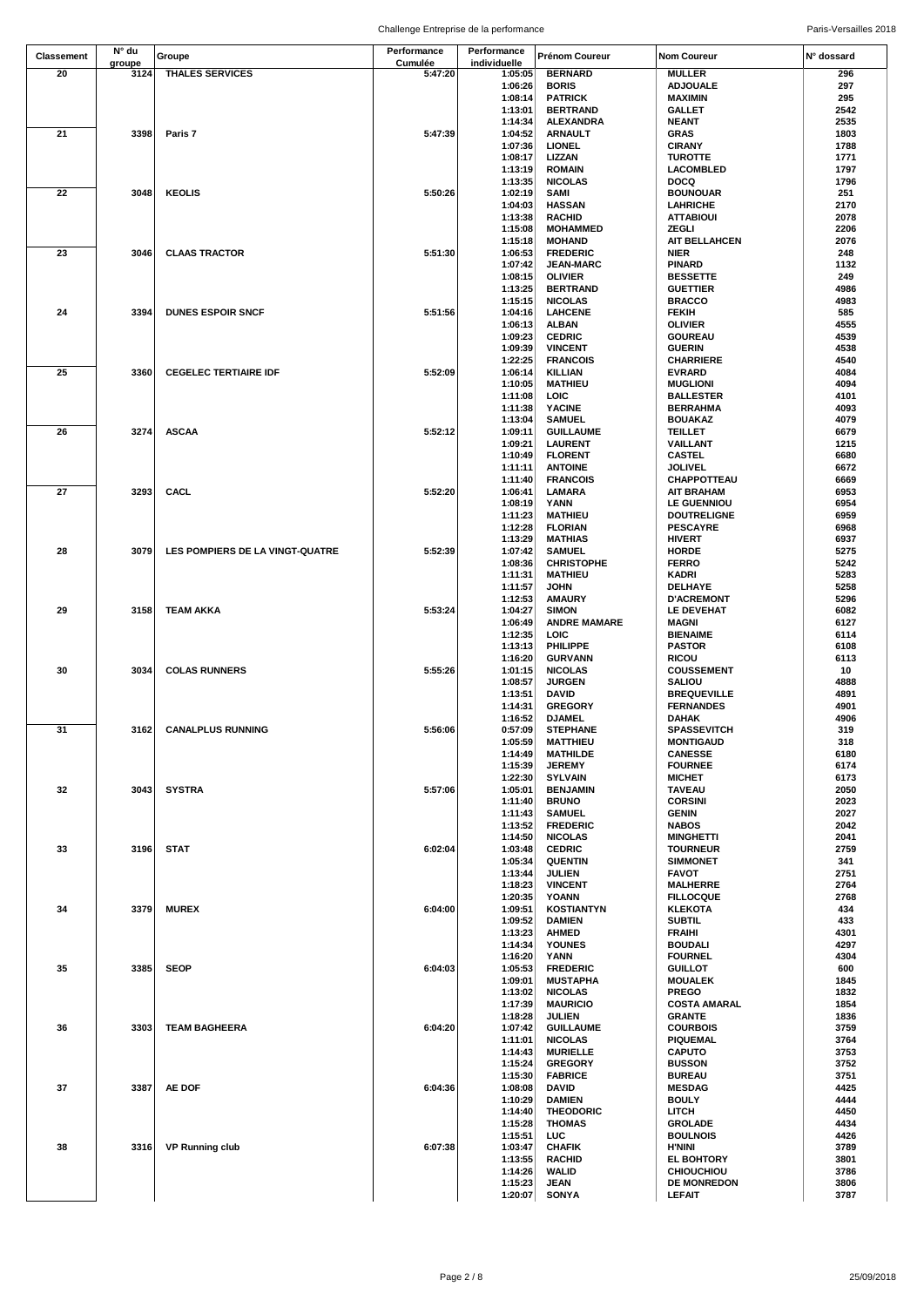| <b>Classement</b> | N° du  | Groupe                                | Performance | Performance  | Prénom Coureur         | <b>Nom Coureur</b>          | N° dossard |
|-------------------|--------|---------------------------------------|-------------|--------------|------------------------|-----------------------------|------------|
|                   | groupe |                                       | Cumulée     | individuelle |                        |                             |            |
| 39                | 3179   | <b>EVA AIR</b>                        | 6:07:49     | 1:07:21      | <b>THOMAS</b>          | <b>CALLENS</b>              | 2648       |
|                   |        |                                       |             | 1:13:38      | <b>ANDRES</b>          | <b>MORNET</b>               | 2640       |
|                   |        |                                       |             | 1:15:19      | <b>GUILLAUME</b>       | <b>CANELLAS</b>             | 2605       |
|                   |        |                                       |             | 1:15:25      | <b>FLORENT</b>         | <b>BOCHET</b>               | 2604       |
|                   |        |                                       |             | 1:16:06      | <b>STEPHANE</b>        | CHU                         | 2653       |
| 40                | 3323   | <b>TRANSILIEN RER C</b>               | 6:08:04     | 1:10:25      | <b>ARNAUD</b>          | <b>JOUFFROY</b>             | 1913       |
|                   |        |                                       |             | 1:11:48      | <b>STEPHANE</b>        | <b>CATINOT</b>              | 1889       |
|                   |        |                                       |             | 1:13:41      | <b>MORGAN</b>          | <b>VACHER</b>               | 1916       |
|                   |        |                                       |             |              |                        |                             |            |
|                   |        |                                       |             | 1:14:42      | <b>DIDIER</b>          | GIRBE                       | 1915       |
|                   |        |                                       |             | 1:17:28      | <b>CHRISTOPHE</b>      | <b>BOUILLAND</b>            | 1919       |
| 41                | 3374   | <b>CMS FRANCIS LEFEBVRE AVOCATS</b>   | 6:09:31     | 1:10:21      | PIERRE-YANN            | <b>MESSAGER</b>             | 7433       |
|                   |        |                                       |             | 1:11:03      | <b>MARTIN</b>          | <b>GUERIN</b>               | 7438       |
|                   |        |                                       |             | 1:11:06      | <b>THIBAULT</b>        | <b>TEISSIERE</b>            | 7446       |
|                   |        |                                       |             | 1:16:53      | <b>RENAUD</b>          | <b>GUERDER</b>              | 7437       |
|                   |        |                                       |             | 1:20:08      | <b>VINCENT</b>         | <b>DESBENOIT</b>            | 7442       |
|                   |        |                                       |             |              |                        |                             |            |
| 42                | 3151   | <b>DENTSPLY SIRONA FRANCE</b>         | 6:10:05     | 1:07:46      | <b>OLIVIER</b>         | LAFARGE                     | 312        |
|                   |        |                                       |             | 1:13:06      | <b>CHRISTIAN</b>       | <b>COUPOUX</b>              | 6008       |
|                   |        |                                       |             | 1:15:09      | <b>NICOLAS</b>         | <b>SAMSON</b>               | 6009       |
|                   |        |                                       |             | 1:16:50      | <b>FREDERIC</b>        | <b>VALIERE</b>              | 6011       |
|                   |        |                                       |             | 1:17:14      | <b>QUENTIN</b>         | <b>GIROUD</b>               | 6010       |
| 43                | 3174   | <b>CE ANSALDO-STS</b>                 | 6:10:10     | 1:07:30      | <b>THOMAS</b>          | <b>FRANCON</b>              | 6262       |
|                   |        |                                       |             |              |                        |                             |            |
|                   |        |                                       |             | 1:12:10      | <b>DAMIEN</b>          | <b>DUBREUIL</b>             | 6261       |
|                   |        |                                       |             | 1:15:34      | <b>GILBERT</b>         | <b>CARTIER</b>              | 6259       |
|                   |        |                                       |             | 1:16:32      | <b>EMILIANO</b>        | <b>BECERICA</b>             | 6258       |
|                   |        |                                       |             | 1:18:24      | PHILIPPE               | <b>MOREIRA</b>              | 6263       |
| 44                | 3114   | <b>SEQUANS COMMUNICATIONS</b>         | 6:11:18     | 1:07:51      | <b>NUNO</b>            | <b>PIRES</b>                | 5669       |
|                   |        |                                       |             | 1:14:07      | <b>VINCENT</b>         | <b>MORET-BOSCH</b>          | 5673       |
|                   |        |                                       |             | 1:14:39      | <b>EMMANUEL</b>        | <b>LEMOIS</b>               | 5672       |
|                   |        |                                       |             | 1:16:14      | <b>CHOUKRI</b>         | TIOUAJNI                    | 5668       |
|                   |        |                                       |             |              |                        |                             |            |
|                   |        |                                       |             | 1:18:27      | <b>FLAVIAN</b>         | <b>BONNET</b>               | 5674       |
| 45                | 3286   | <b>SNCF RESEAU - EIC PRG</b>          | 6:11:19     | 1:09:17      | <b>THOMAS</b>          | <b>AULAK</b>                | 3267       |
|                   |        |                                       |             | 1:12:43      | <b>JEROME</b>          | PAIN                        | 3253       |
|                   |        |                                       |             | 1:14:23      | <b>JEFFERSON</b>       | <b>BAROLIN-JEAN-CHARLES</b> | 3266       |
|                   |        |                                       |             | 1:16:01      | <b>JEAN-CHRISTOPHE</b> | REY                         | 3259       |
|                   |        |                                       |             | 1:18:55      | <b>AREZKI</b>          | YAHIAOUI                    | 3262       |
| 46                | 3134   | <b>HENIX</b>                          | 6:12:51     | 1:02:09      | <b>BENOIT</b>          | <b>MAREJUS</b>              | 5841       |
|                   |        |                                       |             | 1:13:06      | YOHANN                 | <b>FOURNIER</b>             | 5846       |
|                   |        |                                       |             |              |                        |                             |            |
|                   |        |                                       |             | 1:16:09      | <b>VINCENT</b>         | RAT                         | 5825       |
|                   |        |                                       |             | 1:19:57      | <b>REMY</b>            | PELLET                      | 5831       |
|                   |        |                                       |             | 1:21:30      | <b>ERICK</b>           | <b>RIEGEL</b>               | 5827       |
| 47                | 3121   | <b>TEAM SGS</b>                       | 6:12:55     | 1:05:46      | <b>THIBAUT</b>         | LAMY                        | 1093       |
|                   |        |                                       |             | 1:12:14      | <b>OLIVIER</b>         | DE COURTEMANCHE             | 2384       |
|                   |        |                                       |             | 1:15:36      | <b>STEPHANE</b>        | <b>TCHILIGUIRIAN</b>        | 2372       |
|                   |        |                                       |             |              |                        |                             | 2367       |
|                   |        |                                       |             | 1:18:05      | <b>WILFRIED</b>        | <b>MOREL</b>                |            |
|                   |        |                                       |             | 1:21:14      | <b>XAVIER</b>          | <b>DUPLAT</b>               | 2369       |
| 48                | 3292   | <b>THALES TCS ASTC</b>                | 6:13:43     | 1:13:15      | TOM                    | <b>DALET</b>                | 6935       |
|                   |        |                                       |             | 1:13:21      | <b>AZISS</b>           | <b>TACHATTAHTE</b>          | 6901       |
|                   |        |                                       |             | 1:14:27      | <b>FARID</b>           | <b>BENBADIS</b>             | 6895       |
|                   |        |                                       |             | 1:15:07      | THIBAUT                | <b>LENCEL</b>               | 6903       |
|                   |        |                                       |             |              |                        |                             |            |
|                   |        |                                       |             | 1:17:33      | <b>CLEMENT</b>         | <b>CHANGEUR</b>             | 6899       |
| 49                | 3282   | <b>E-CUBE</b>                         | 6:14:15     | 1:06:53      | YOANN                  | <b>MURAT</b>                | 6820       |
|                   |        |                                       |             | 1:12:24      | <b>ARTHUR</b>          | CAMU                        | 6822       |
|                   |        |                                       |             | 1:13:08      | LOIC                   | <b>CHOLLOUX</b>             | 6823       |
|                   |        |                                       |             | 1:16:48      | <b>GAUTIER</b>         | <b>VILLARD</b>              | 6815       |
|                   |        |                                       |             | 1:25:02      | JEAN                   | LATAPY                      | 6818       |
| 50                | 3102   | <b>ZODIAC SERVICES</b>                | 6:14:20     | 1:11:01      | <b>HUGUES</b>          | <b>PORTEVIN</b>             | 5553       |
|                   |        |                                       |             |              |                        |                             |            |
|                   |        |                                       |             | 1:15:12      | <b>XAVIER</b>          | <b>BREHIN</b>               | 5558       |
|                   |        |                                       |             | 1:15:14      | <b>COME</b>            | <b>PAGES</b>                | 5548       |
|                   |        |                                       |             | 1:15:22      | <b>SEBASTIEN</b>       | <b>GARNIER</b>              | 5556       |
|                   |        |                                       |             | 1:17:31      | <b>JONATHAN</b>        | <b>HELARY</b>               | 5538       |
| 51                | 3005   | <b>DNCA</b>                           | 6:15:02     | 1:13:01      | <b>MATHIEU</b>         | PITEL                       | 4666       |
|                   |        |                                       |             | 1:14:21      | <b>NOURAOUI</b>        | <b>KARIM</b>                | 4639       |
|                   |        |                                       |             | 1:15:28      | <b>VINCENT</b>         | <b>COUSIN</b>               | 4671       |
|                   |        |                                       |             | 1:15:47      | <b>THOMAS</b>          | <b>MARQUES</b>              | 4668       |
|                   |        |                                       |             |              |                        |                             |            |
|                   |        |                                       |             | 1:16:25      | <b>NICOLAS</b>         | <b>CARON</b>                | 4655       |
| 52                | 3291   | DEPARTEMENT DES YVELINES              | 6:15:54     | 1:08:18      | <b>NICOLAS</b>         | <b>DUPREY</b>               | 6889       |
|                   |        |                                       |             | 1:08:57      | <b>ALASSANE</b>        | LY                          | 6875       |
|                   |        |                                       |             | 1:14:14      | <b>THOMAS</b>          | <b>JULIEN</b>               | 6863       |
|                   |        |                                       |             | 1:21:57      | <b>SOPHIE</b>          | <b>REFOL</b>                | 6876       |
|                   |        |                                       |             | 1:22:28      | <b>FABRICE</b>         | <b>ETIENNE</b>              | 6873       |
| 53                | 3269   | <b>DCSID</b>                          | 6:16:52     | 1:07:38      | <b>JOHANN</b>          | <b>CHOPLIN</b>              | 3220       |
|                   |        |                                       |             | 1:09:53      | <b>ARMAND</b>          | HOUZE                       | 3223       |
|                   |        |                                       |             | 1:18:46      | <b>FREDERIC</b>        | <b>BOMME</b>                | 3233       |
|                   |        |                                       |             |              |                        |                             | 3228       |
|                   |        |                                       |             | 1:20:14      | <b>FREDERIC</b>        | <b>GUILLERMIN</b>           |            |
|                   |        |                                       |             | 1:20:21      | <b>BERNARD</b>         | <b>FONTAN</b>               | 3218       |
| 54                | 3318   | <b>CIE Alcatel-Lucent Villarceaux</b> | 6:18:03     | 1:02:37      | <b>LASSAD</b>          | <b>FATNASSI</b>             | 399        |
|                   |        |                                       |             | 1:18:11      | <b>BADARA</b>          | <b>CISSE</b>                | 3814       |
|                   |        |                                       |             | 1:18:28      | <b>NICOLAS</b>         | <b>BOURSIER</b>             | 3833       |
|                   |        |                                       |             | 1:18:59      | <b>FARID</b>           | <b>YANES</b>                | 3826       |
|                   |        |                                       |             | 1:19:48      | <b>SEBASTIEN</b>       | <b>BOCH</b>                 | 3835       |
| 55                |        |                                       |             |              |                        |                             |            |
|                   | 3342   | <b>AFTERSCHOKZ</b>                    | 6:18:19     | 1:09:20      | <b>THOMAS</b>          | <b>RISON</b>                | 7257       |
|                   |        |                                       |             | 1:16:01      | <b>JULIEN</b>          | <b>BRARDA</b>               | 7260       |
|                   |        |                                       |             | 1:16:03      | <b>JEREMY</b>          | <b>BRARDA</b>               | 7248       |
|                   |        |                                       |             | 1:17:29      | <b>BAPTISTE</b>        | CARLE                       | 7247       |
|                   |        |                                       |             | 1:19:26      | <b>GUILLAUME</b>       | <b>FALKOWSKI</b>            | 7253       |
| 56                | 3143   | <b>FIVES MAINTENANCE</b>              | 6:18:58     | 1:07:07      | <b>VINCENT</b>         | <b>HEYRAUD</b>              | 308        |
|                   |        |                                       |             |              |                        |                             |            |
|                   |        |                                       |             | 1:10:57      | <b>MATHIEU</b>         | <b>BROSSIAL</b>             | 5915       |
|                   |        |                                       |             | 1:17:54      | <b>OLIVIER</b>         | <b>BASTARDIE</b>            | 5914       |
|                   |        |                                       |             | 1:17:55      | <b>PATRICK</b>         | LE TIEC                     | 5910       |
|                   |        |                                       |             | 1:25:05      | <b>JEROME</b>          | <b>COIGNET</b>              | 5916       |
| 57                | 3065   | <b>MEGA RUNNING TEAM</b>              | 6:19:03     | 1:08:39      | JUAN                   | DE OLIVEIRA                 | 5127       |
|                   |        |                                       |             | 1:09:00      | <b>KEVIN</b>           | REB                         | 5126       |
|                   |        |                                       |             | 1:12:10      | <b>OLIVIER</b>         | <b>SCHIAVI</b>              | 5130       |
|                   |        |                                       |             |              |                        |                             |            |
|                   |        |                                       |             | 1:22:52      | <b>YANNICK</b>         | <b>SAURY</b>                | 5142       |
|                   |        |                                       |             | 1:26:22      | <b>CAMILLE</b>         | LOLLIEROU                   | 5136       |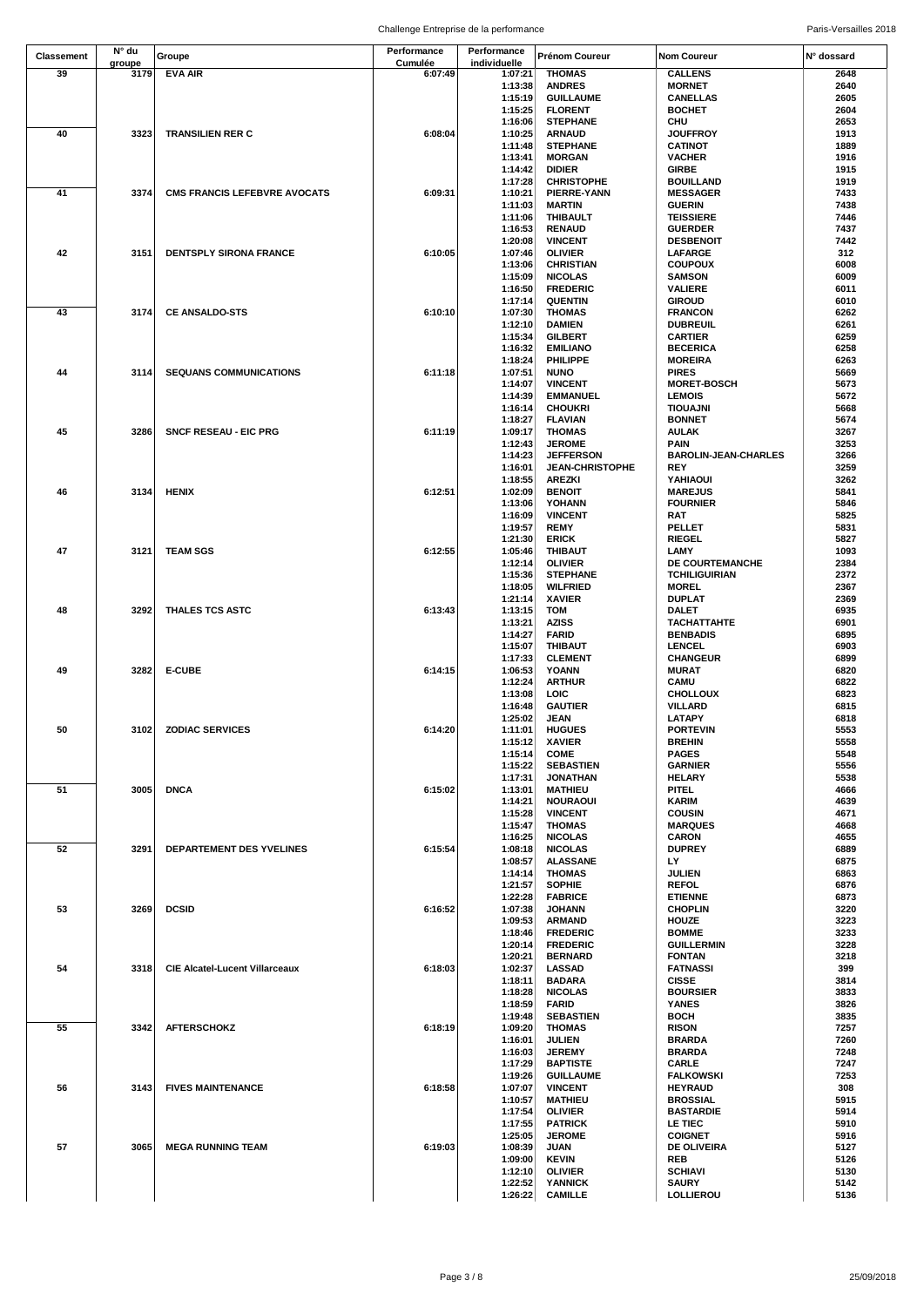|                   | N° du  |                                 | Performance | Performance        |                                 |                                     |              |
|-------------------|--------|---------------------------------|-------------|--------------------|---------------------------------|-------------------------------------|--------------|
| <b>Classement</b> | groupe | Groupe                          | Cumulée     | individuelle       | Prénom Coureur                  | <b>Nom Coureur</b>                  | N° dossard   |
| 58                | 3329   | <b>SNCF ETOF</b>                | 6:20:56     | 1:10:06            | <b>MARC</b>                     | <b>GOLEGA</b>                       | 7185         |
|                   |        |                                 |             | 1:10:40            | <b>MARC</b>                     | <b>BOURDEAU</b>                     | 7188         |
|                   |        |                                 |             | 1:18:05            | <b>ARNAUD</b>                   | <b>CLAPET</b>                       | 7183         |
|                   |        |                                 |             | 1:20:31<br>1:21:34 | <b>EMMANUEL</b><br><b>ERIC</b>  | <b>MOKHTARI</b><br><b>BEVENOT</b>   | 7177<br>7187 |
| 59                | 3270   | <b>METROPOLE TELEVISION</b>     | 6:21:40     | 1:06:23            | <b>GUILLAUME</b>                | CHAGNEAU                            | 372          |
|                   |        |                                 |             | 1:14:33            | <b>MEHDI</b>                    | <b>MOULEHIAWY</b>                   | 6634         |
|                   |        |                                 |             | 1:19:02            | <b>CLEMENT</b>                  | <b>CROSSARD</b>                     | 6635         |
|                   |        |                                 |             | 1:19:26            | <b>HERVE</b>                    | ROUSSEAU                            | 6643         |
|                   |        |                                 |             | 1:22:16            | <b>DENIS</b>                    | <b>DUBOIS</b>                       | 6645         |
| 60                | 3390   | <b>DEVOTEAM</b>                 | 6:23:06     | 1:06:36            | <b>JEAN</b>                     | <b>OZENNE</b>                       | 4500         |
|                   |        |                                 |             | 1:06:43            | <b>GEOFFREY</b>                 | <b>LOTAUT</b>                       | 4485         |
|                   |        |                                 |             | 1:21:18            | <b>CEDRIC</b>                   | <b>CHARPIER</b>                     | 4483         |
|                   |        |                                 |             | 1:22:48            | <b>RENAUD</b>                   | <b>BONGRAND</b>                     | 4486         |
|                   |        |                                 |             | 1:25:41            | <b>BARNABE</b>                  | <b>CHRETIEN</b>                     | 4492         |
| 61                | 3066   | <b>SERMA INGENIERIE</b>         | 6:23:11     | 1:11:22            | <b>PIERRE</b>                   | <b>LE MARQUER</b>                   | 5157         |
|                   |        |                                 |             | 1:15:51            | <b>PATRICE</b>                  | <b>LEMOINE</b>                      | 5147         |
|                   |        |                                 |             | 1:15:58<br>1:19:15 | <b>GAETAN</b><br><b>STEVEN</b>  | <b>LEMORT</b><br><b>CANAVESE</b>    | 5159<br>5155 |
|                   |        |                                 |             | 1:20:45            | <b>JEFFREY</b>                  | <b>LENDAIS</b>                      | 5163         |
| 62                | 3185   | <b>LES FUSEES</b>               | 6:23:39     | 1:09:20            | YANN                            | <b>GARRIDO</b>                      | 6369         |
|                   |        |                                 |             | 1:17:11            | <b>WILLY</b>                    | <b>FORDANT</b>                      | 6367         |
|                   |        |                                 |             | 1:17:16            | <b>ALAIN</b>                    | <b>LAURENT</b>                      | 6368         |
|                   |        |                                 |             | 1:19:40            | <b>SYLVIE</b>                   | <b>LAMOUROUX</b>                    | 6370         |
|                   |        |                                 |             | 1:20:12            | <b>VINCENT</b>                  | <b>BALDERANI</b>                    | 6364         |
| 63                | 3289   | <b>CHV</b>                      | 6:24:59     | 1:08:47            | <b>MOHAMED</b>                  | <b>BAHOU</b>                        | 3328         |
|                   |        |                                 |             | 1:15:03            | YOANN                           | <b>TOUITOU</b>                      | 3363         |
|                   |        |                                 |             | 1:18:20            | <b>CEDRIC</b>                   | THOMASSIN                           | 3362         |
|                   |        |                                 |             | 1:18:37            | PHILIPPE                        | <b>BAUDOUIN</b>                     | 3329         |
|                   |        |                                 |             | 1:24:12            | <b>MOUNAIM</b>                  | <b>MOUNIR</b>                       | 3356         |
| 64                | 3364   | <b>CREASTIF</b>                 | 6:25:13     | 1:13:45<br>1:14:14 | <b>SAMIR</b><br><b>JEREMY</b>   | <b>SELLALI</b><br><b>MESNILDREY</b> | 7409<br>7401 |
|                   |        |                                 |             | 1:16:42            | <b>ANTOINE</b>                  | <b>PEQUIGNOT</b>                    | 7397         |
|                   |        |                                 |             | 1:20:16            | ERIC                            | <b>MAUPERON</b>                     | 7405         |
|                   |        |                                 |             |                    | <b>JULIEN</b>                   | MARTY                               | 7400         |
| 65                | 3321   | <b>ZE DEFI</b>                  | 6:25:41     | 1:10:59            | <b>THOMAS</b>                   | <b>HAMDADOU</b>                     | 7148         |
|                   |        |                                 |             | 1:14:48            | <b>FABIEN</b>                   | <b>MARCOTTE</b>                     | 7140         |
|                   |        |                                 |             | 1:18:42            | LUC                             | <b>THOUVENIN</b>                    | 7146         |
|                   |        |                                 |             | 1:20:09            | <b>PIERRE</b>                   | <b>ROTSEN</b>                       | 7152         |
|                   |        |                                 |             | 1:21:03            | <b>JOFFREY</b>                  | <b>ZHENDRE</b>                      | 7149         |
| 66                | 3147   | <b>PWC RUNNING TEAM</b>         | 6:25:46     | 1:13:53            | <b>JEAN-PASCAL</b>              | <b>PERETTI</b>                      | 5974         |
|                   |        |                                 |             | 1:15:45            | <b>VINCENT</b>                  | <b>ROLLAND</b>                      | 5947         |
|                   |        |                                 |             | 1:18:01            | <b>NICHOLAS</b>                 | <b>WIERONIEY</b>                    | 5970         |
|                   |        |                                 |             | 1:18:39            | <b>GAUTIER</b>                  | <b>GONZALEZ</b>                     | 5944         |
|                   |        |                                 |             | 1:19:28            | <b>ALEXANDRE</b>                | <b>BUSATTO</b>                      | 5940         |
| 67                | 3011   | <b>ARKEMA</b>                   | 6:25:51     | 1:12:36            | <b>STEPHANE</b>                 | <b>GODEFROY</b>                     | 1999         |
|                   |        |                                 |             | 1:16:34<br>1:18:39 | <b>ADRIEN</b><br><b>PATRICE</b> | <b>GRUPPO</b><br>CALO               | 2000<br>1994 |
|                   |        |                                 |             | 1:18:51            | <b>CHRISTOPHE</b>               | DU MESNILADELEE                     | 1997         |
|                   |        |                                 |             | 1:19:11            | <b>MANUEL</b>                   | <b>GONZALEZ</b>                     | 1982         |
| 68                | 3024   | <b>MAIRIE DE VERSAILLES</b>     | 6:26:47     | 1:13:41            | <b>BRAHIM</b>                   | KASRI                               | 1004         |
|                   |        |                                 |             | 1:16:38            | <b>CHRISTIAN</b>                | <b>EYENGUE</b>                      | 1085         |
|                   |        |                                 |             | 1:17:36            | <b>PASCAL</b>                   | <b>LAVERDET</b>                     | 1006         |
|                   |        |                                 |             | 1:18:09            | <b>OLIVIER</b>                  | <b>BERTHELOT</b>                    | 1074         |
|                   |        |                                 |             | 1:20:43            | <b>THOMAS</b>                   | <b>CHEYPE</b>                       | 1082         |
| 69                | 3276   | <b>RICHARDSON</b>               | 6:26:59     | 1:16:27            | <b>RICARDO</b>                  | <b>MIRANDA</b>                      | 6706         |
|                   |        |                                 |             | 1:16:34            | <b>AMAURY</b>                   | <b>DURAND</b>                       | 6707         |
|                   |        |                                 |             | 1:16:54            | <b>GAETAN</b>                   | <b>TRIERWEILER</b>                  | 6713         |
|                   |        |                                 |             | 1:17:49            | <b>RUDY</b><br><b>TONY</b>      | <b>CZORNOMAZ</b>                    | 6738         |
| 70                | 3341   | <b>OLYMPUS</b>                  | 6:27:23     | 1:19:15<br>1:12:17 | <b>DAMIEN</b>                   | <b>GASPAR</b><br><b>BLONDEL</b>     | 6722<br>1229 |
|                   |        |                                 |             | 1:15:51            | <b>JEAN-MICHEL</b>              | <b>KRIEF</b>                        | 1224         |
|                   |        |                                 |             | 1:18:27            | <b>PATRICK</b>                  | <b>TINJUS</b>                       | 1247         |
|                   |        |                                 |             | 1:19:49            | <b>THIERRY</b>                  | LEGRAND                             | 1232         |
|                   |        |                                 |             | 1:20:59            | <b>FRANCOIS-XAVIER</b>          | <b>LECLERCQ</b>                     | 1235         |
| 71                | 3322   | <b>AS ORTF</b>                  | 6:28:09     | 1:08:29            | KARIM                           | <b>BELKALEM</b>                     | 7153         |
|                   |        |                                 |             | 1:16:38            | <b>BENOIT</b>                   | <b>WAGON</b>                        | 7157         |
|                   |        |                                 |             | 1:17:58            | <b>VALENTIN</b>                 | <b>MOYLEN</b>                       | 7161         |
|                   |        |                                 |             | 1:19:10            | <b>DIDIER</b>                   | <b>LEROUX</b>                       | 7159         |
|                   |        |                                 |             | 1:25:54            | <b>SEBASTIEN</b>                | <b>WAGON</b>                        | 7158         |
| 72                | 3194   | <b>AS CEIDF</b>                 | 6:28:18     | 1:12:38            | <b>XAVIER</b>                   | <b>BILHAUT</b>                      | 2689         |
|                   |        |                                 |             | 1:15:49            | <b>PIERRE</b>                   | <b>VOCHELET</b>                     | 462          |
|                   |        |                                 |             | 1:18:04<br>1:19:37 | <b>DAMIEN</b><br><b>STAEL</b>   | <b>BONNEAU</b><br><b>TIAKOULOU</b>  | 2675<br>2686 |
|                   |        |                                 |             | 1:22:10            | <b>PIERRE</b>                   | VANDAMME                            | 2674         |
| 73                | 3117   | <b>ORANGE BUSINESS SERVICES</b> | 6:29:31     | 1:12:34            | <b>BENJAMIN</b>                 | <b>CEYROLLE</b>                     | 292          |
|                   |        |                                 |             | 1:17:48            | <b>STEPHANE</b>                 | PATIN                               | 2347         |
|                   |        |                                 |             | 1:19:24            | <b>EMMANUEL</b>                 | <b>PRZYSTANIAK</b>                  | 2336         |
|                   |        |                                 |             | 1:19:45            | <b>BENOIT</b>                   | <b>PALMIER</b>                      | 2351         |
|                   |        |                                 |             | 1:20:00            | <b>STEVEN</b>                   | <b>BARREAU</b>                      | 2348         |
| 74                | 3207   | <b>CAP CERNAY THALES</b>        | 6:29:45     | 1:13:37            | <b>BERTRAND</b>                 | <b>DARGOEUVES</b>                   | 6462         |
|                   |        |                                 |             | 1:15:11            | <b>JOSE</b>                     | <b>DESMEULLES</b>                   | 6467         |
|                   |        |                                 |             | 1:16:43            | <b>DAVID</b>                    | <b>BAYSENGCHANH</b>                 | 6475         |
|                   |        |                                 |             | 1:20:56            | <b>DANIEL</b>                   | LAMY                                | 6472         |
|                   |        |                                 |             | 1:23:18            | <b>AURELIEN</b>                 | <b>DAVID</b>                        | 6463         |
| 75                | 3392   | Vivarte                         | 6:30:13     | 1:08:49            | <b>KEVIN</b><br><b>FRANCK</b>   | <b>COSMAO</b><br><b>BRASEY</b>      | 4524<br>4518 |
|                   |        |                                 |             | 1:18:18<br>1:18:40 | <b>PASCAL</b>                   | <b>BOLZER</b>                       | 4517         |
|                   |        |                                 |             | 1:22:08            | <b>BENOIT</b>                   | <b>BELAYACHI</b>                    | 4519         |
|                   |        |                                 |             | 1:22:18            | <b>FARID</b>                    | <b>GHERAIRI</b>                     | 4513         |
| 76                | 3098   | <b>AFNOR</b>                    | 6:30:19     | 1:09:39            | <b>BENJAMIN</b>                 | <b>LAURENT</b>                      | 5504         |
|                   |        |                                 |             | 1:18:54            | <b>TOUFIK</b>                   | <b>SLIMANI</b>                      | 5522         |
|                   |        |                                 |             | 1:19:19            | <b>GWENAEL</b>                  | <b>TIROT</b>                        | 5528         |
|                   |        |                                 |             | 1:21:09            | <b>JEAN-FRANCOIS</b>            | <b>CAPELLE</b>                      | 5515         |
|                   |        |                                 |             | 1:21:18            | <b>BATISTE</b>                  | <b>NOWAKOWSKI</b>                   | 5523         |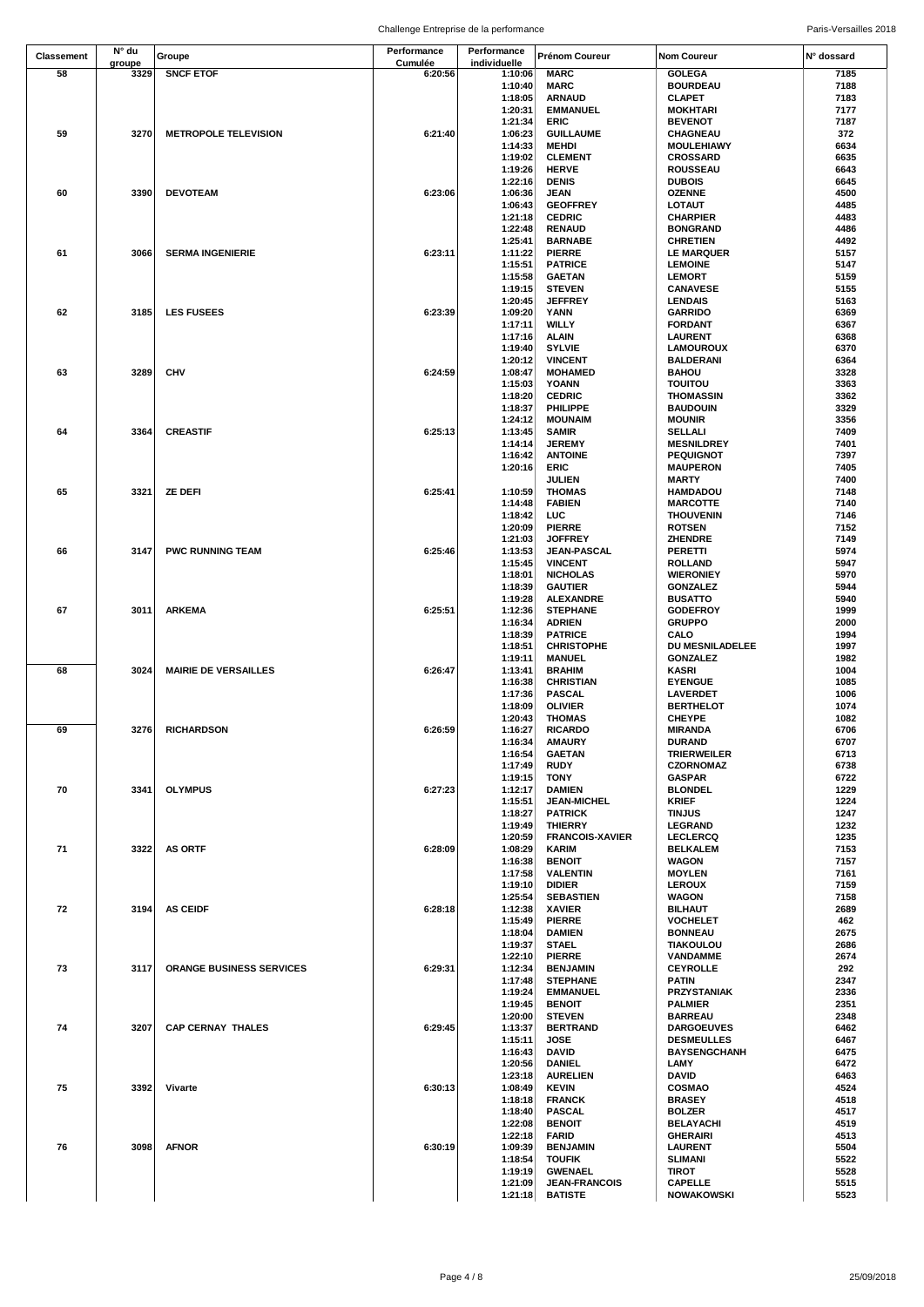|                   | N° du  |                               | Performance | Performance        |                                     |                                         |               |
|-------------------|--------|-------------------------------|-------------|--------------------|-------------------------------------|-----------------------------------------|---------------|
| <b>Classement</b> | groupe | Groupe                        | Cumulée     | individuelle       | <b>Prénom Coureur</b>               | <b>Nom Coureur</b>                      | N° dossard    |
| 77                | 3069   | <b>DODIN CAMPENON BERNARD</b> | 6:30:54     | 1:07:52            | <b>ANDRE</b>                        | <b>GOURDON</b>                          | 5190          |
|                   |        |                               |             | 1:13:16            | <b>CLEMENT</b>                      | LEBLANC                                 | 5196          |
|                   |        |                               |             | 1:16:33            | RAPHAEL                             | <b>GUEULET</b>                          | 5191          |
|                   |        |                               |             | 1:26:34            | <b>NICOLAS</b>                      | <b>LE GAIN</b>                          | 5193          |
| 78                | 3297   | <b>TEAM CALIA TILIA</b>       | 6:31:03     | 1:26:39<br>1:10:24 | <b>BERTRAND</b><br><b>VIANNEY</b>   | <b>THIDET</b>                           | 5189<br>14629 |
|                   |        |                               |             | 1:15:52            | <b>MATTHIEU</b>                     | LACROIX<br><b>HUET</b>                  | 6981          |
|                   |        |                               |             | 1:18:56            | <b>JEAN-PIERRE</b>                  | <b>DEMONTES</b>                         | 6980          |
|                   |        |                               |             | 1:21:09            | <b>YVES</b>                         | <b>OLIVIER</b>                          | 6983          |
|                   |        |                               |             | 1:24:42            | <b>RODOLPHE</b>                     | DE BEAUFORT                             | 6988          |
| 79                | 3146   | <b>ARVAL</b>                  | 6:31:04     | 1:10:14            | <b>AUGUSTIN</b>                     | DE LASSUS SAINT GENIES                  | 5925          |
|                   |        |                               |             | 1:14:47            | <b>CLEMENT</b>                      | <b>ROPARS</b>                           | 5935          |
|                   |        |                               |             | 1:21:00            | <b>EDDY</b>                         | <b>RAJZMAN</b>                          | 5933          |
|                   |        |                               |             | 1:21:50            | <b>CLEMENT</b>                      | <b>OBERT</b>                            | 5937          |
|                   |        |                               |             | 1:23:13            | <b>THIERRY</b>                      | <b>SENTA</b>                            | 5938          |
| 80                | 3375   | <b>Etoile de Martin</b>       | 6:32:40     | 1:10:55            | <b>CHRISTIAN</b>                    | <b>BRUZEAU</b>                          | 4569          |
|                   |        |                               |             | 1:19:53            | <b>LAURENT</b>                      | <b>BILLETTE</b>                         | 4570          |
|                   |        |                               |             | 1:20:14<br>1:20:36 | <b>THIBAULT</b><br><b>CLÉMENT</b>   | <b>POURCHASSE</b><br><b>DEVOUASSOUD</b> | 4232<br>96    |
|                   |        |                               |             | 1:21:02            | PHILIPPE                            | <b>DESFOSSES</b>                        | 97            |
| 81                | 3315   | <b>EXTIA</b>                  | 6:33:44     | 1:05:37            | <b>FABIEN</b>                       | <b>DURILLON</b>                         | 7088          |
|                   |        |                               |             | 1:16:08            | <b>EDOUARD</b>                      | <b>DELESQUE</b>                         | 7098          |
|                   |        |                               |             | 1:17:41            | <b>ALEXANDRE</b>                    | PETIT                                   | 7106          |
|                   |        |                               |             | 1:26:31            | <b>MAXIME</b>                       | <b>BRENON</b>                           | 7095          |
|                   |        |                               |             | 1:27:47            | <b>CLAIRE</b>                       | <b>HEURTEL</b>                          | 7100          |
| 82                | 3252   | <b>ACOFI RUNNING TEAM</b>     | 6:35:13     | 1:10:22            | <b>CLEMENT</b>                      | <b>TRIBOT LASPIERE</b>                  | 6553          |
|                   |        |                               |             | 1:19:07            | <b>HUGO</b>                         | <b>THOMAS</b>                           | 6549          |
|                   |        |                               |             | 1:21:07<br>1:21:43 | <b>ALEXANDRE</b><br><b>TIMOTHEE</b> | <b>SIMON</b><br><b>DE VARGAS</b>        | 6541<br>6555  |
|                   |        |                               |             | 1:22:54            | <b>PAUL</b>                         | <b>CENDRE</b>                           | 6547          |
| 83                | 3175   | <b>LA FIBRE ORANGE</b>        | 6:36:12     | 1:14:51            | <b>CYPRIEN</b>                      | VIGNAL                                  | 6273          |
|                   |        |                               |             | 1:16:34            | <b>JOSSELIN</b>                     | <b>HOUDARD</b>                          | 6274          |
|                   |        |                               |             | 1:19:39            | YANIS                               | <b>MANSOUR</b>                          | 6290          |
|                   |        |                               |             | 1:21:41            | <b>BERNARD</b>                      | <b>BERTOLINI</b>                        | 6287          |
|                   |        |                               |             | 1:23:27            | <b>MICHEL</b>                       | <b>DENIS</b>                            | 6284          |
| 84                | 3127   | <b>SECOND SOUFFLE ESSILOR</b> | 6:37:44     | 1:13:50            | <b>CEDRIC</b>                       | <b>NOUARI</b>                           | 5743          |
|                   |        |                               |             | 1:17:25            | <b>GUILLAUME</b>                    | <b>BOLTEAU</b>                          | 5748          |
|                   |        |                               |             | 1:18:57            | <b>SEBASTIEN</b>                    | <b>MAURICE</b>                          | 5767          |
|                   |        |                               |             | 1:23:26            | <b>ROMAIN</b>                       | PAILLET                                 | 5760          |
| 85                | 3094   | <b>TIRU</b>                   | 6:38:29     | 1:24:06<br>1:11:36 | <b>LORENZO</b><br><b>GUILLAUME</b>  | <b>FANNI</b><br><b>ROSA</b>             | 5759<br>5455  |
|                   |        |                               |             | 1:20:16            | <b>REGIS</b>                        | <b>OMNES</b>                            | 5478          |
|                   |        |                               |             | 1:21:02            | <b>VINCENT</b>                      | <b>ROULET</b>                           | 5458          |
|                   |        |                               |             | 1:21:31            | <b>MICHEL</b>                       | <b>HEUDE</b>                            | 5465          |
|                   |        |                               |             | 1:24:04            | <b>FABRICE</b>                      | CHACHAGNE                               | 5451          |
| 86                | 3184   | <b>TOYOTA FRANCE</b>          | 6:39:08     | 1:10:34            | <b>DENIS</b>                        | <b>LECHANTEUR</b>                       | 6360          |
|                   |        |                               |             | 1:14:18            | JULIEN                              | AVET                                    | 6351          |
|                   |        |                               |             | 1:21:52            | <b>GUILLAUME</b>                    | <b>ONFRAY</b>                           | 6354          |
|                   |        |                               |             | 1:22:57            | <b>JEAN DIDIER</b>                  | <b>BEDOIN</b>                           | 6361          |
|                   |        |                               |             | 1:29:27            | <b>BENJAMIN</b>                     | <b>AMSELLEM</b>                         | 6359          |
| 87                | 3294   | SNCF RESEAU INFRAPOLE PSL     | 6:39:30     | 1:12:05<br>1:20:23 | <b>THIBAULT</b><br><b>SEBASTIEN</b> | <b>LHERMEROUT</b><br>REBIC              | 385<br>3383   |
|                   |        |                               |             | 1:20:47            | YOANN                               | <b>HEDOUX QUEAU</b>                     | 3392          |
|                   |        |                               |             | 1:22:59            | <b>OLIVIER</b>                      | <b>OMNES</b>                            | 3399          |
|                   |        |                               |             | 1:23:16            | <b>MICHEL</b>                       | <b>SURBLED</b>                          | 3380          |
| 88                | 3277   | <b>CE THALES TCS</b>          | 6:40:08     | 1:18:03            | YOANN                               | <b>BONANNI</b>                          | 6758          |
|                   |        |                               |             | 1:18:19            | <b>WILLY</b>                        | <b>MAILLARD</b>                         | 6768          |
|                   |        |                               |             | 1:18:56            | <b>PHILIPPE</b>                     | <b>RIBEIRO</b>                          | 6769          |
|                   |        |                               |             | 1:21:58            | <b>BRUNO</b>                        | <b>MELKIOR</b>                          | 6754          |
|                   |        |                               |             | 1:22:52            | <b>JEAN-CHARLES</b>                 | <b>GLINKOWSKI</b>                       | 6775          |
| 89                | 3273   | <b>SEWS-E</b>                 | 6:41:46     | 1:03:54<br>1:20:15 | <b>BENOIT</b>                       | HANSE                                   | 374<br>6655   |
|                   |        |                               |             | 1:23:29            | <b>SEBASTIEN</b><br><b>LAURENT</b>  | <b>COUPEZ</b><br><b>WEHRLE</b>          | 6661          |
|                   |        |                               |             | 1:26:06            | <b>YUSUKE</b>                       | <b>KUBO</b>                             | 6664          |
|                   |        |                               |             | 1:28:02            | <b>JEAN-MARC</b>                    | <b>MORILLE</b>                          | 6657          |
| 90                | 3140   | <b>KYOCERA</b>                | 6:41:56     | 1:08:57            | <b>DAMIEN</b>                       | <b>JOUBERT</b>                          | 5894          |
|                   |        |                               |             | 1:10:02            | <b>LIESSE</b>                       | <b>KHENFRI</b>                          | 5891          |
|                   |        |                               |             | 1:26:50            | <b>SOFIA</b>                        | <b>KHENFRI</b>                          | 5890          |
|                   |        |                               |             | 1:27:51            | <b>NICOLAS</b>                      | <b>VIGNAUD</b>                          | 5893          |
|                   |        |                               |             | 1:28:16            | <b>FABIEN</b>                       | LANDIE                                  | 5889          |
| 91                | 3083   | AS GE CGR                     | 6:41:57     | 1:14:41<br>1:19:58 | <b>GREG</b><br><b>MURILO</b>        | <b>ARMAND</b><br><b>PINHO LISBOA</b>    | 5352<br>5360  |
|                   |        |                               |             | 1:20:58            | <b>CYRILLE</b>                      | <b>TURPIN</b>                           | 5363          |
|                   |        |                               |             | 1:22:51            | <b>ANDRE</b>                        | <b>BON</b>                              | 5354          |
|                   |        |                               |             | 1:23:29            | <b>FREDERIC</b>                     | LANZA                                   | 5344          |
| 92                | 3345   | Logware                       | 6:42:08     | 1:18:02            | <b>OLIVIER</b>                      | <b>BOMONT</b>                           | 4051          |
|                   |        |                               |             | 1:18:41            | <b>FLAVIEN</b>                      | <b>JOSEPH</b>                           | 4035          |
|                   |        |                               |             | 1:20:08            | <b>VICTOR</b>                       | <b>CANTONI</b>                          | 4031          |
|                   |        |                               |             | 1:20:31            | LEO                                 | LAGARDE                                 | 4039          |
|                   |        |                               |             | 1:24:46            | <b>XAVIER</b>                       | <b>MORE</b>                             | 4052          |
| 93                | 3061   | <b>KODIKO</b>                 | 6:42:35     | 1:06:11            | <b>PIERRE-LOUIS</b>                 | LOSTIS                                  | 5081          |
|                   |        |                               |             | 1:17:11<br>1:25:57 | <b>LAHCEN</b><br><b>ELISE</b>       | <b>ZAAMA</b>                            | 5087          |
|                   |        |                               |             | 1:26:01            | <b>ARNAUD</b>                       | <b>RAMBAUD</b><br><b>MAILLOUX</b>       | 5093<br>5094  |
|                   |        |                               |             | 1:27:15            | <b>YASER</b>                        | <b>MASOUMI</b>                          | 7845          |
| 94                | 3180   | <b>CEPS</b>                   | 6:42:37     | 1:05:00            | <b>FRANCOIS</b>                     | <b>DAVID</b>                            | 1204          |
|                   |        |                               |             | 1:14:52            | <b>COME</b>                         | <b>DE MERCEY</b>                        | 6318          |
|                   |        |                               |             | 1:14:57            | <b>YENS</b>                         | <b>BENAETS</b>                          | 6316          |
|                   |        |                               |             | 1:27:33            | <b>OLIVIER</b>                      | <b>GORLICH</b>                          | 25976         |
|                   |        |                               |             | 1:40:15            | <b>CHRISTOPHE</b>                   | <b>WOTAWA</b>                           | 6314          |
| 95                | 3089   | <b>SUEZ OSIS IDF</b>          | 6:44:17     | 1:13:38            | <b>GUILLAUME</b>                    | <b>DUBOUST</b>                          | 5408          |
|                   |        |                               |             | 1:19:29            | <b>FABRICE</b>                      | PREAU                                   | 5415          |
|                   |        |                               |             | 1:21:06<br>1:23:02 | <b>AUBIN</b><br><b>NICOLAS</b>      | LEDUC<br><b>BEQUAERT</b>                | 5407<br>5405  |
|                   |        |                               |             | 1:27:02            | <b>LUDOVIC</b>                      | GALL                                    | 5402          |
|                   |        |                               |             |                    |                                     |                                         |               |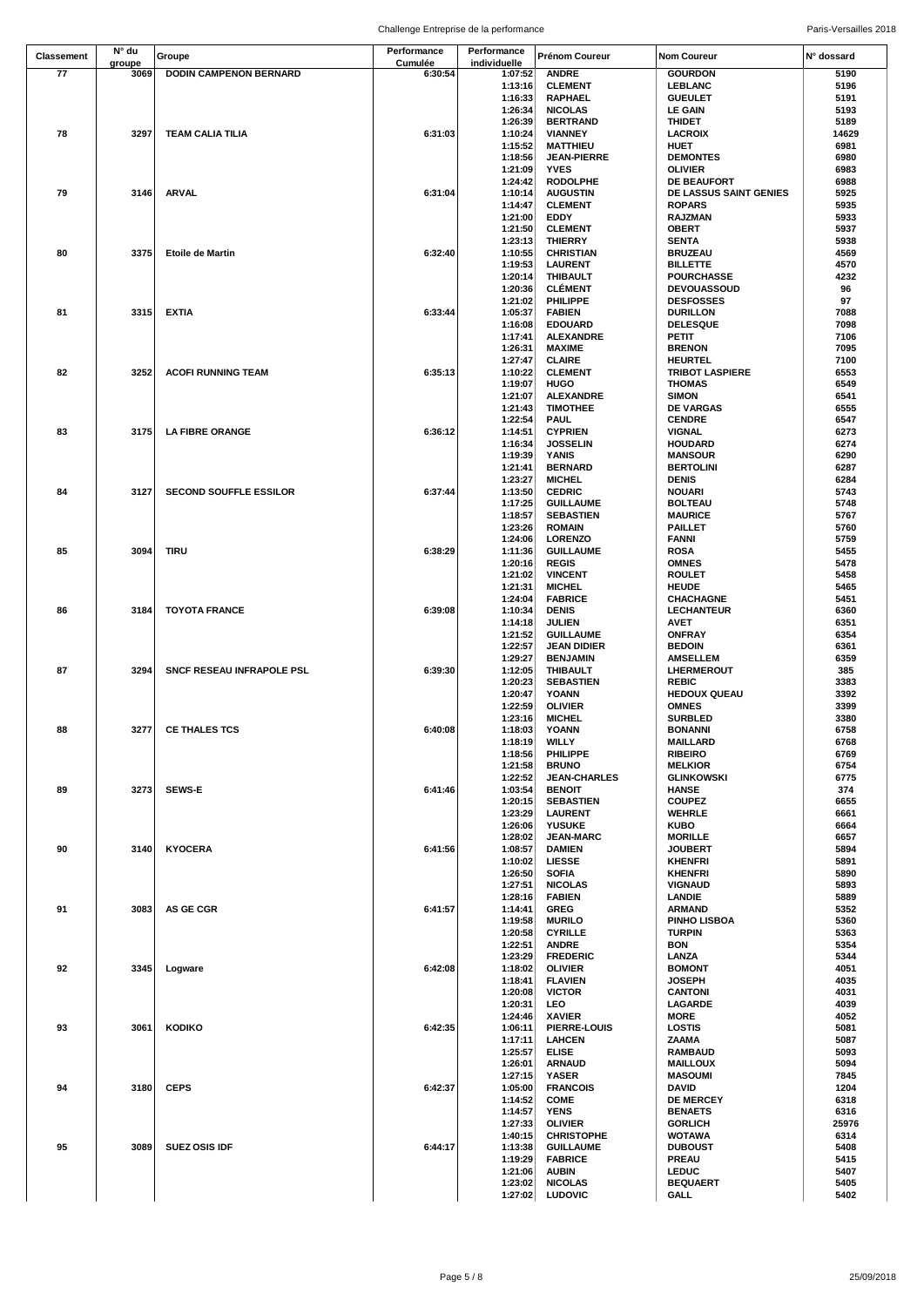|                   | N° du  |                                           | Performance | Performance        |                                    |                                          |              |
|-------------------|--------|-------------------------------------------|-------------|--------------------|------------------------------------|------------------------------------------|--------------|
| <b>Classement</b> | groupe | Groupe                                    | Cumulée     | individuelle       | Prénom Coureur                     | <b>Nom Coureur</b>                       | N° dossard   |
| 96                | 3320   | <b>PARIS OUEST</b>                        | 6:44:22     | 1:10:46            | <b>GUILLAUME</b>                   | <b>DESSEAUX</b>                          | 7133         |
|                   |        |                                           |             | 1:20:41            | <b>SOPHIE</b>                      | <b>BOURGEOIS</b>                         | 7131         |
|                   |        |                                           |             | 1:20:57            | THIBAUT                            | <b>WEINLING</b>                          | 7126         |
|                   |        |                                           |             | 1:23:30            | <b>AXEL</b>                        | <b>CHOLLE</b>                            | 7129         |
|                   |        |                                           |             | 1:28:28            | <b>JEAN-PHILIPPE</b>               | <b>SALOMON</b>                           | 7124         |
| 97                | 3130   | <b>CE ITESOFT</b>                         | 6:45:23     | 1:08:56            | <b>JEAN-GABRIEL</b>                | VILAIN                                   | 5794         |
|                   |        |                                           |             | 1:12:53            | <b>ALEXANDRE</b>                   | <b>JAFFRES</b>                           | 5796         |
|                   |        |                                           |             | 1:21:33            | <b>PAULO</b>                       | <b>RODRIGUES</b>                         | 5798         |
|                   |        |                                           |             | 1:30:19            | <b>FREDERIC</b>                    | <b>JAFFRES</b>                           | 5797         |
|                   |        |                                           |             | 1:31:42            | <b>ANNE</b>                        | <b>REMBOTTE</b>                          | 5783         |
| 98                | 3250   | CE AIRBUS DEFENCE AND SPACE               | 6:49:31     | 1:16:16            | <b>ALEXANDRE</b>                   | <b>MAZE</b>                              | 6517         |
|                   |        |                                           |             | 1:21:50<br>1:22:02 | LOIC<br><b>DOMINIQUE</b>           | <b>DUBOIS</b><br><b>MOREL</b>            | 6524<br>6516 |
|                   |        |                                           |             | 1:24:24            | <b>SYLVAIN</b>                     | <b>TOUCHAIS</b>                          | 6525         |
|                   |        |                                           |             | 1:24:59            | <b>ROMAIN</b>                      | <b>MOIZAN</b>                            | 6519         |
| 99                | 3369   | <b>AS CREDIT FONCIER</b>                  | 6:49:56     | 1:12:21            | <b>ERWAN</b>                       | <b>PORCHER</b>                           | 4215         |
|                   |        |                                           |             | 1:18:13            | <b>BENOIT</b>                      | <b>DUCLOUX</b>                           | 4206         |
|                   |        |                                           |             | 1:23:23            | <b>PATRICK</b>                     | <b>DOMBROWSKI</b>                        | 4224         |
|                   |        |                                           |             | 1:27:27            | <b>CHRISTOPHE</b>                  | <b>TIREL</b>                             | 4220         |
|                   |        |                                           |             | 1:28:32            | <b>DAMIEN</b>                      | <b>NOCTON</b>                            | 4217         |
| 100               | 3097   | <b>SYSTRAN</b>                            | 6:50:35     | 1:13:09            | <b>MICKAEL</b>                     | <b>MANI</b>                              | 5492         |
|                   |        |                                           |             | 1:19:39            | <b>GUILLAUME</b>                   | <b>KLEIN</b>                             | 5494         |
|                   |        |                                           |             | 1:24:26            | <b>JEAN</b>                        | <b>SENELLART</b>                         | 5498         |
|                   |        |                                           |             | 1:25:05            | <b>JOSHUA</b>                      | <b>JOHANSON</b>                          | 5501         |
|                   |        |                                           |             | 1:28:16            | <b>BENJAMIN</b>                    | <b>LOCHNER</b>                           | 5495         |
| 101               | 3112   | <b>RCS BRETIGNY</b>                       | 6:50:56     | 1:18:14            | <b>ROMAIN BAPTISTE</b>             | <b>GAUBERT</b>                           | 5645         |
|                   |        |                                           |             | 1:19:33            | <b>PASCAL</b>                      | <b>CHENEVIERE</b>                        | 5644         |
|                   |        |                                           |             | 1:20:45            | <b>ESTEBAN</b>                     | <b>CHENEVIERE</b>                        | 5638         |
|                   |        |                                           |             | 1:26:00            | <b>MOHAMED</b>                     | YAYIA                                    | 5637         |
|                   |        |                                           |             | 1:26:24            | <b>BAPTISTE</b>                    | LELEK                                    | 5634         |
| 102               | 3063   | <b>ASDIF - DALKIA</b>                     | 6:53:19     | 1:15:53            | <b>MAXIME</b>                      | <b>LEDOUX</b>                            | 5113         |
|                   |        |                                           |             | 1:22:21            | <b>YVES</b>                        | <b>ROBERT</b>                            | 5117         |
|                   |        |                                           |             | 1:23:49            | <b>THIBAULT</b>                    | <b>VERCOUTERE</b>                        | 5111         |
|                   |        |                                           |             | 1:24:07            | <b>LAURENT</b>                     | <b>JOURDY</b>                            | 5103         |
|                   |        |                                           |             | 1:27:09            | <b>FRANCOIS</b>                    | LOISLARD                                 | 5112         |
| 103               | 3388   | <b>CORSEARCH TEAM</b>                     | 6:53:24     | 1:14:27            | JULIEN                             | DELUCENAY                                | 4452         |
|                   |        |                                           |             | 1:21:07            | <b>LUCAS</b>                       | <b>JOMIER</b>                            | 4474         |
|                   |        |                                           |             | 1:22:27            | <b>SYLVIE</b>                      | <b>HONNET</b>                            | 4467         |
|                   |        |                                           |             | 1:25:19            | <b>BENOIT</b>                      | <b>DEVOOGHT</b>                          | 4480         |
|                   |        |                                           |             | 1:30:04            | <b>PAULINE</b>                     | <b>MOURET</b>                            | 4457         |
| 104               | 3159   | <b>ACH</b>                                | 7:01:16     | 1:14:05<br>1:24:32 | <b>OLIVIER</b><br>GUY              | <b>GUENNEC</b><br><b>CHODEY</b>          | 6137<br>6150 |
|                   |        |                                           |             | 1:26:14            | <b>SEBASTIEN</b>                   | GARRY                                    | 6159         |
|                   |        |                                           |             | 1:27:52            | <b>ERIC</b>                        | <b>BERNIER</b>                           | 6145         |
|                   |        |                                           |             | 1:28:33            | <b>SOPHIE</b>                      | <b>BRUN</b>                              | 6151         |
| 105               | 3113   | <b>GALERIES LAFAYETTES</b>                | 7:01:59     | 1:18:33            | <b>ARNAUD</b>                      | LE GALL                                  | 5661         |
|                   |        |                                           |             | 1:21:21            | <b>JEAN-FRANCOIS</b>               | <b>ARQUER</b>                            | 5648         |
|                   |        |                                           |             | 1:21:30            | AKIM                               | <b>BEN-SALAH</b>                         | 5650         |
|                   |        |                                           |             | 1:25:25            | <b>ALEXIS</b>                      | <b>LAMBERT</b>                           | 5653         |
|                   |        |                                           |             | 1:35:10            | <b>ROMAIN</b>                      | <b>ESNAULT</b>                           | 5662         |
| 106               | 3120   | <b>CITELUM</b>                            | 7:02:01     | 1:22:16            | <b>FABRICE</b>                     | VAZ                                      | 5710         |
|                   |        |                                           |             | 1:24:32            | <b>SOPHIE</b>                      | <b>CHAUVET HUVET</b>                     | 5724         |
|                   |        |                                           |             | 1:24:42            | <b>ANTOINE</b>                     | <b>CAPOMAZZA</b>                         | 5714         |
|                   |        |                                           |             | 1:25:03            | <b>SUSANA</b>                      | <b>ARAUJO</b>                            | 5718         |
|                   |        |                                           |             | 1:25:28            | <b>INES</b>                        | <b>DORMOY</b>                            | 5722         |
| 107               | 3353   | <b>ACS CCI PARIS IDF</b>                  | 7:02:09     | 1:20:28            | <b>THIERRY</b>                     | <b>COVILLE</b>                           | 4056         |
|                   |        |                                           |             | 1:22:58            | <b>MAXIME</b>                      | <b>SPECJAK</b>                           | 4072         |
|                   |        |                                           |             | 1:22:59            | <b>AURELIEN</b>                    | <b>NEFF</b>                              | 4062         |
|                   |        |                                           |             | 1:27:37            | <b>FLORENCE</b>                    | <b>DIDELON</b>                           | 4064         |
|                   |        |                                           |             | 1:28:07            | <b>SYLVAIN</b>                     | <b>GUILBERT JOHAN</b>                    | 4058         |
| 108               | 3287   | <b>SANOFI SLSA</b>                        | 7:03:11     | 1:17:58            | <b>BENJAMIN</b>                    | <b>DELCOUSTAL</b>                        | 6842         |
|                   |        |                                           |             | 1:22:48            | <b>GWENOLE</b>                     | <b>BOISSEL</b>                           | 6839         |
|                   |        |                                           |             | 1:25:31            | <b>THIERRY</b>                     | QUERAL                                   | 6850         |
|                   |        |                                           |             | 1:28:07            | <b>FREDERIC</b>                    | <b>MAILLE</b>                            | 6847         |
| 109               |        | <b>FONCIER EXPERTS</b>                    | 7:05:09     | 1:28:47            | <b>NICOLAS</b><br><b>ALEXANDRE</b> | <b>FLAMMARION</b><br><b>SAINT-MARTIN</b> | 6843         |
|                   | 3181   |                                           |             | 1:17:17<br>1:22:26 | <b>FRANCOIS</b>                    | PLUVINAGE                                | 6334<br>6335 |
|                   |        |                                           |             | 1:28:15            | <b>REGIS</b>                       | <b>DOMINIQUE</b>                         | 6328         |
|                   |        |                                           |             | 1:28:16            | <b>NICOLAS</b>                     | <b>GROELL</b>                            | 6324         |
|                   |        |                                           |             | 1:28:55            | <b>ANTOINE</b>                     | <b>DIOT</b>                              | 6329         |
| 110               | 3263   | <b>CONIX</b>                              | 7:06:54     | 1:23:27            | <b>THIBAUD</b>                     | <b>BLANCHARD</b>                         | 3155         |
|                   |        |                                           |             | 1:23:44            | <b>JONATHAN</b>                    | <b>GRANGER</b>                           | 3164         |
|                   |        |                                           |             | 1:24:40            | <b>CHRISTOPHE</b>                  | <b>ROUXEL</b>                            | 3151         |
|                   |        |                                           |             | 1:26:08            | <b>CLEMENT</b>                     | <b>AMENC</b>                             | 3160         |
|                   |        |                                           |             | 1:28:55            | <b>EMMANUEL</b>                    | <b>ARIES</b>                             | 3168         |
| 111               | 3139   | <b>RND ISSY</b>                           | 7:07:47     | 1:21:11            | <b>MICHAEL</b>                     | <b>SIMOND</b>                            | 5878         |
|                   |        |                                           |             | 1:24:18            | <b>ANTOINE</b>                     | <b>BELETRE</b>                           | 5872         |
|                   |        |                                           |             | 1:26:28            | <b>FRANCK</b>                      | <b>CERTAIN</b>                           | 5879         |
|                   |        |                                           |             | 1:26:54            | <b>SERGE</b>                       | <b>PANNEQUIN</b>                         | 5877         |
|                   |        |                                           |             | 1:28:56            | <b>MAXIME</b>                      | <b>GRARD</b>                             | 5881         |
| 112               | 3129   | <b>CONSEIL DEPARTEMENTAL EURE ET LOIR</b> | 7:10:58     | 1:23:16            | <b>ERIC</b>                        | <b>MENANT</b>                            | 5780         |
|                   |        |                                           |             | 1:24:40            | <b>ANGELE</b>                      | LEBLANC                                  | 5779         |
|                   |        |                                           |             | 1:24:41            | <b>VANESSA</b>                     | <b>APPASAMY</b>                          | 5782         |
|                   |        |                                           |             | 1:28:24            | ERIC                               | <b>BABOUIN</b>                           | 5778         |
|                   |        |                                           |             | 1:29:57            | <b>SEBASTIEN</b>                   | DELAHAYE                                 | 5776         |
| 113               | 3037   | <b>SIDETRADE</b>                          | 7:12:45     | 1:21:08            | <b>NICOLAS</b>                     | <b>GABORIT</b>                           | 4908         |
|                   |        |                                           |             | 1:24:59            | <b>JEAN-CLAUDE</b>                 | <b>CHARPENET</b>                         | 4913         |
|                   |        |                                           |             | 1:26:33            | <b>THIERRY</b>                     | LEDRAN                                   | 4917         |
|                   |        |                                           |             | 1:26:44            | <b>TOLU</b>                        | <b>TAIWO</b>                             | 4912         |
| 114               | 3149   |                                           | 7:13:39     | 1:33:21            | <b>REDA</b><br><b>FERID</b>        | <b>BOUAYAD</b>                           | 4916         |
|                   |        | <b>ASXL</b>                               |             | 1:11:03<br>1:18:00 | <b>AURELIEN</b>                    | <b>MFARREDJ</b><br>VILLEMALARD           | 5987<br>5989 |
|                   |        |                                           |             | 1:34:14            | <b>ARMELLE</b>                     | <b>NILLE</b>                             | 5995         |
|                   |        |                                           |             | 1:34:58            | <b>ISMAEL</b>                      | <b>SIMOES</b>                            | 5991         |
|                   |        |                                           |             | 1:35:24            | <b>OLIVIER</b>                     | <b>GUIOT</b>                             | 5985         |
|                   |        |                                           |             |                    |                                    |                                          |              |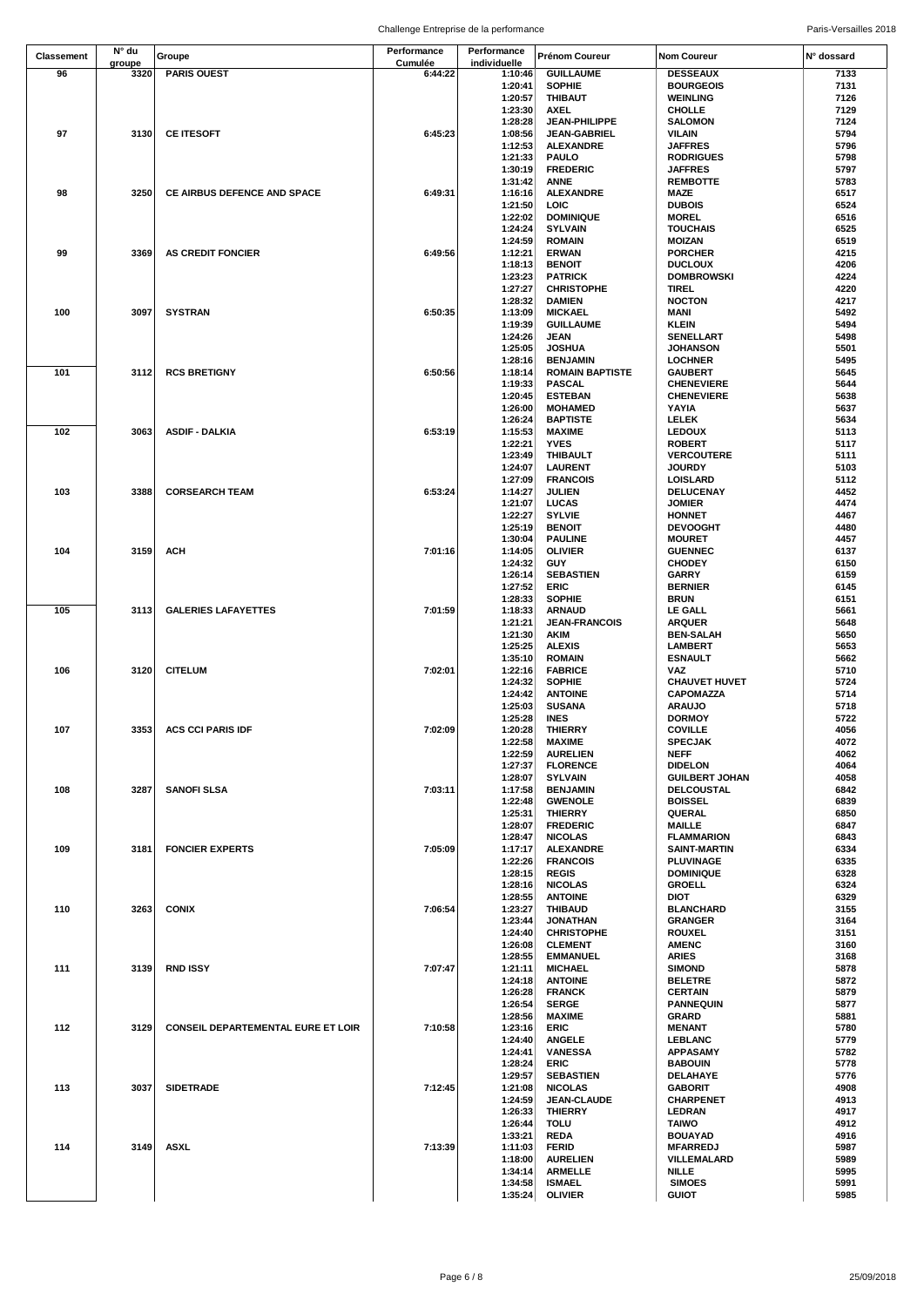| <b>Classement</b> | N° du  | Groupe                               | Performance | Performance  | Prénom Coureur     | <b>Nom Coureur</b>        | N° dossard   |
|-------------------|--------|--------------------------------------|-------------|--------------|--------------------|---------------------------|--------------|
|                   | groupe |                                      | Cumulée     | individuelle |                    |                           |              |
| 115               | 3346   | <b>AIRBUS SPORTING CLUB</b>          | 7:14:17     | 1:22:11      | <b>GUILLAUME</b>   | <b>FAURY</b>              | 7282         |
|                   |        |                                      |             | 1:22:59      | <b>GAETAN</b>      | <b>MARTIN</b>             | 7284         |
|                   |        |                                      |             | 1:26:25      | <b>THIBAUT</b>     | <b>TRENORAS</b>           | 7286         |
|                   |        |                                      |             | 1:30:22      | <b>NICOLAS</b>     | <b>ROSSE</b>              | 7289         |
|                   |        |                                      |             | 1:32:20      | <b>ANTOINE</b>     | <b>ROSSE</b>              | 7290         |
| 116               | 3156   | <b>TNT Express</b>                   | 7:14:54     | 1:24:32      | <b>OLIVIER</b>     | <b>CLAUZURE</b>           | 2591         |
|                   |        |                                      |             | 1:25:47      | <b>HERVE</b>       | <b>GUINARD</b>            | 2583         |
|                   |        |                                      |             | 1:27:38      | <b>BRUNO</b>       | <b>PEREIRA</b>            | 2585         |
|                   |        |                                      |             | 1:28:00      | <b>CHRISTOPHE</b>  | <b>BOURGES</b>            | 2592         |
|                   |        |                                      |             | 1:28:57      | <b>SEBASTIEN</b>   | <b>LUBRANO</b>            | 2588         |
| 117               | 3088   | <b>AXIANS RAIL</b>                   | 7:16:40     | 1:15:02      | <b>SYLVAIN</b>     | <b>SCHIER</b>             | 16892        |
|                   |        |                                      |             |              |                    |                           |              |
|                   |        |                                      |             | 1:24:22      | <b>PASCAL</b>      | <b>COTTIN</b>             | 16891        |
|                   |        |                                      |             | 1:26:18      | <b>GUILLAUME</b>   | <b>DELIAS</b>             | 16890        |
|                   |        |                                      |             | 1:34:21      | <b>MATHIEU</b>     | <b>MIMAULT</b>            | 5395         |
|                   |        |                                      |             | 1:36:37      | <b>STEPHANE</b>    | <b>LE GRAET</b>           | 5396         |
| 118               | 3249   | <b>FDJ</b>                           | 7:17:34     | 1:19:38      | <b>MARIE</b>       | <b>DE MAISTRE</b>         | 6505         |
|                   |        |                                      |             | 1:22:17      | LOIC               | <b>BRISSET</b>            | 6507         |
|                   |        |                                      |             | 1:27:34      | <b>NICOLAS</b>     | <b>BRUNET</b>             | 6506         |
|                   |        |                                      |             | 1:30:17      | <b>SYLVAIN</b>     | <b>GARRIGUES</b>          | 6510         |
|                   |        |                                      |             | 1:37:48      | JULIE              | <b>THOURY</b>             | 6509         |
| 119               | 3154   | <b>FORMIND</b>                       | 7:20:04     | 1:20:42      | <b>ANWAR</b>       | <b>JAZOUANI</b>           | 6047         |
|                   |        |                                      |             | 1:24:15      | ALI                | <b>WAKRIM</b>             | 6051         |
|                   |        |                                      |             |              | <b>ALEXIS</b>      | <b>LEOUSSOFF</b>          | 6048         |
|                   |        |                                      |             | 1:35:16      | <b>MATHILDE</b>    | <b>GERMAIN</b>            | 6057         |
|                   |        |                                      |             | 1:35:36      | <b>SOUHEIL</b>     | <b>BRAHIM</b>             | 6049         |
| 120               | 3002   | <b>CE BERTRANDT SAS</b>              | 7:20:55     | 1:25:53      | <b>DAVID</b>       | <b>EGRON</b>              | 4621         |
|                   |        |                                      |             | 1:26:08      | <b>CLEMENT</b>     | <b>COSTE</b>              | 4618         |
|                   |        |                                      |             | 1:28:30      | <b>THIERRY</b>     | <b>LAWSON</b>             | 4620         |
|                   |        |                                      |             | 1:30:12      | <b>PASCAL</b>      | <b>VIODE</b>              | 4613         |
|                   |        |                                      |             |              | <b>YANNICK</b>     | <b>CHARBONNIER</b>        | 4631         |
| 121               | 3053   | <b>OTIS</b>                          | 7:25:03     | 1:18:33      | <b>LOPES</b>       | <b>EMMANUEL</b>           | 5022         |
|                   |        |                                      |             |              |                    |                           |              |
|                   |        |                                      |             | 1:28:57      | <b>THIBAULT</b>    | LE FAHLER                 | 5017<br>5024 |
|                   |        |                                      |             | 1:30:14      | <b>THIERNO</b>     | <b>RENOULT</b>            |              |
|                   |        |                                      |             | 1:32:11      | <b>JOAO</b>        | <b>FORTES</b>             | 5030         |
|                   |        |                                      |             | 1:35:08      | <b>VICTOR</b>      | <b>DEBAINS</b>            | 5026         |
| 122               | 3082   | <b>FUNRUN</b>                        | 7:27:01     | 1:11:31      | <b>FLAVIAN</b>     | <b>BOREL</b>              | 5324         |
|                   |        |                                      |             | 1:25:49      | <b>SOPHIE</b>      | <b>BOREL</b>              | 5327         |
|                   |        |                                      |             | 1:33:02      | <b>MAUD</b>        | LANSIAUX                  | 5334         |
|                   |        |                                      |             | 1:38:19      | <b>DOMINIQUE</b>   | <b>FOURNIALS</b>          | 5331         |
|                   |        |                                      |             | 1:38:20      | <b>JEAN</b>        | <b>FOURNIALS</b>          | 5332         |
| 123               | 3045   | LES CHEVREUILS BEAUMONTOIS           | 7:27:06     | 1:13:07      | <b>LAURENT</b>     | <b>PENNEQUIN</b>          | 4961         |
|                   |        |                                      |             | 1:29:19      | <b>BENJAMIN</b>    | <b>RASTING</b>            | 4970         |
|                   |        |                                      |             | 1:32:39      | <b>STEVEN</b>      | WALLEZ                    | 4968         |
|                   |        |                                      |             | 1:32:40      | <b>CHRISTOPHE</b>  | <b>GATEAU</b>             | 4969         |
|                   |        |                                      |             | 1:39:21      | <b>FLORE</b>       | <b>BANCE</b>              | 4963         |
| 124               | 3123   | <b>Maratonas no Mundo</b>            | 7:31:11     | 1:15:53      | <b>NELSO</b>       | <b>FRANCISCO DE MATOS</b> | 2513         |
|                   |        |                                      |             | 1:29:14      | <b>PATRICIA</b>    | <b>MAXIMO</b>             | 2520         |
|                   |        |                                      |             | 1:30:40      | <b>VINICIUS</b>    | <b>GOMES</b>              | 2519         |
|                   |        |                                      |             | 1:33:52      | <b>HENRIQUE</b>    | <b>FARIAS</b>             | 2490         |
|                   |        |                                      |             | 1:41:32      | <b>LEANDRO</b>     | <b>MARINHO</b>            | 2525         |
| 125               | 3041   | <b>ANSYS</b>                         | 7:35:24     | 1:20:46      | <b>JACQUES</b>     | <b>DEPONT</b>             | 9290         |
|                   |        |                                      |             | 1:27:54      | <b>NICOLAS</b>     | <b>BONIAKOWSKI</b>        | 4943         |
|                   |        |                                      |             | 1:32:10      | <b>ELISABETH</b>   | <b>WEBER</b>              | 4936         |
|                   |        |                                      |             | 1:35:51      | <b>ROSALIA</b>     | <b>ESHONO</b>             | 4934         |
|                   |        |                                      |             | 1:38:43      | <b>GILLES</b>      | <b>LEBIEZ</b>             | 4941         |
| 126               |        | 3040 LES VIKINGS                     | 7:36:59     | 1:28:00      | <b>LAURENT</b>     | <b>ULPAT</b>              | 4932         |
|                   |        |                                      |             |              |                    |                           |              |
|                   |        |                                      |             | 1:29:48      | <b>SAIDA</b>       | <b>AMER</b>               | 23797        |
|                   |        |                                      |             | 1:32:13      | <b>MIKAEL</b>      | <b>GENDRON</b>            | 4924         |
|                   |        |                                      |             | 1:33:26      | <b>CHRISTIAN</b>   | <b>ZAMMIT</b>             | 4926         |
|                   |        |                                      |             | 1:33:32      | <b>ANTHONY</b>     | <b>MABILLE</b>            | 4930         |
| 127               | 3191   | SAFRAN LANDING SYSTEM - CUSTOMER SUP | 7:37:16     | 1:23:16      | <b>SYLVAIN</b>     | <b>WOLOCH</b>             | 6411         |
|                   |        |                                      |             | 1:23:48      | <b>ANNE-SOPHIE</b> | <b>BONNAVENT</b>          | 6413         |
|                   |        |                                      |             | 1:36:01      | <b>ANTOINE</b>     | <b>ROSTAND</b>            | 6404         |
|                   |        |                                      |             |              | <b>PIERRE</b>      | <b>CLOP</b>               | 6410         |
|                   |        |                                      |             | 1:38:10      | <b>EMMANUEL</b>    | <b>PERE</b>               | 6409         |
| 128               | 3343   | <b>EQUANCY</b>                       | 7:45:34     | 1:23:14      | <b>HERVE</b>       | <b>MIGNOT</b>             | 7273         |
|                   |        |                                      |             | 1:30:39      | <b>ANTOINE</b>     | <b>HURET</b>              | 7269         |
|                   |        |                                      |             | 1:35:38      | <b>SIDNEY</b>      | <b>ZEDER</b>              | 7274         |
|                   |        |                                      |             | 1:35:51      | <b>MANUEL</b>      | <b>BACH</b>               | 7263         |
|                   |        |                                      |             | 1:40:12      | <b>GAUTIER</b>     | <b>APPERT</b>             | 7272         |
| 129               | 3201   | <b>CROUS de Versailles</b>           | 7:47:08     | 1:20:57      | HENRI              | <b>PATIN</b>              | 2861         |
|                   |        |                                      |             | 1:25:30      | <b>SAFIA</b>       | <b>DEMORTIER BOUNOUH</b>  | 2863         |
|                   |        |                                      |             | 1:38:37      | <b>LAURENT</b>     | <b>PATIN</b>              | 2856         |
|                   |        |                                      |             | 1:40:16      | LLOYD              | <b>ROSINEL</b>            | 2854         |
|                   |        |                                      |             | 1:41:48      | <b>MELINDA</b>     | <b>BAURECHE</b>           | 2852         |
| 130               | 3203   | <b>AS IDLP</b>                       | 7:53:06     | 1:28:20      | <b>ROMAIN</b>      | <b>ROUSSEAU</b>           | 6431         |
|                   |        |                                      |             | 1:32:10      | <b>MARIANO</b>     | <b>ALFAGEME</b>           | 6433         |
|                   |        |                                      |             | 1:37:24      | <b>GUY</b>         | <b>ROUSSEAU</b>           | 6430         |
|                   |        |                                      |             |              | <b>ERIC</b>        |                           | 6438         |
|                   |        |                                      |             | 1:37:26      |                    | <b>LE PETIT</b>           |              |
|                   |        |                                      |             | 1:37:46      | <b>JULIEN</b>      | <b>MERLAUD</b>            | 6435         |
| 131               | 3347   | <b>Bouchons Espoir</b>               | 7:53:59     | 1:34:47      | <b>RAPHAEL</b>     | <b>KAHAN</b>              | 147          |
|                   |        |                                      |             | 1:34:48      | <b>EMMANUEL</b>    | <b>HERVE</b>              | 148          |
|                   |        |                                      |             |              | <b>NICOLAS</b>     | <b>FOUQUET</b>            | 141          |
|                   |        |                                      |             |              | <b>PAUL</b>        | <b>CAMPBELL</b>           | 143          |
|                   |        |                                      |             |              | PHILIPPE           | <b>GHESQUIERE</b>         | 150          |
| 132               | 3187   | THE LOFT                             | 7:57:18     | 1:31:57      | <b>ANNA</b>        | <b>WHITEHOUSE</b>         | 6391         |
|                   |        |                                      |             | 1:33:44      | <b>DYLAN</b>       | AMARAL                    | 6380         |
|                   |        |                                      |             | 1:34:32      | <b>KRISTEL</b>     | <b>PACCALET</b>           | 6388         |
|                   |        |                                      |             | 1:38:31      | <b>ANGELIQUE</b>   | <b>POLVORERA</b>          | 6381         |
|                   |        |                                      |             | 1:38:34      | <b>PATRICK</b>     | <b>ANRIS</b>              | 6392         |
| 133               | 3111   | <b>ATALIAN</b>                       | 8:00:52     | 1:34:25      | <b>DAMIEN</b>      | <b>GONZALES</b>           | 5625         |
|                   |        |                                      |             | 1:36:05      | <b>ANTONIO</b>     | <b>MARQUES</b>            | 5627         |
|                   |        |                                      |             | 1:36:06      | <b>JORGE</b>       | <b>MARQUES</b>            | 5618         |
|                   |        |                                      |             | 1:36:35      | <b>EMMANUEL</b>    | <b>DUCROT</b>             | 5624         |
|                   |        |                                      |             | 1:37:41      | <b>VINCENT</b>     | DE CARVALHO               | 5630         |